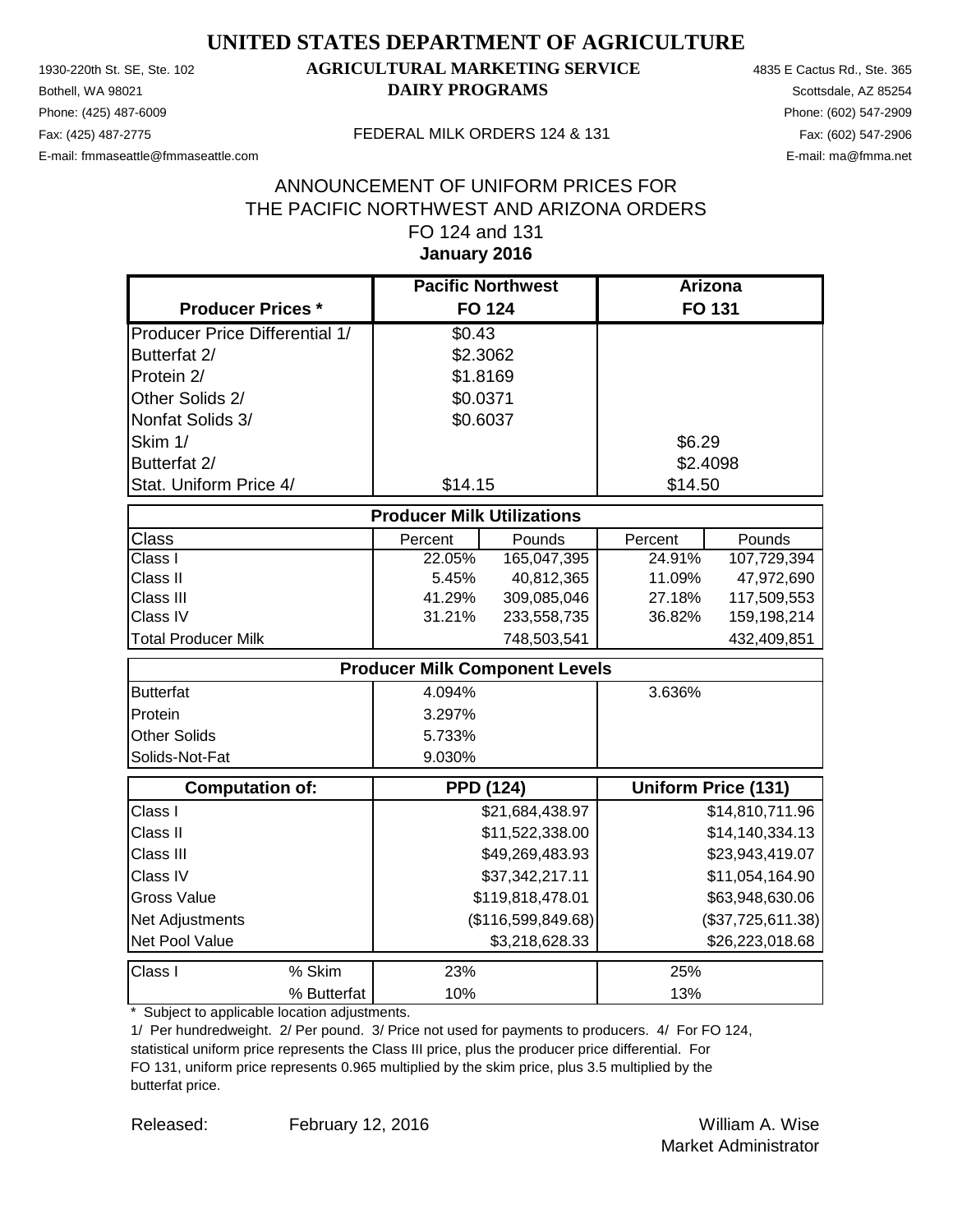### MILK MARKET SUMMARIES FOR JANUARY 2016

|                                   |              |               |              | January 2016       |          |
|-----------------------------------|--------------|---------------|--------------|--------------------|----------|
|                                   | January 2016 | December 2015 | January 2015 | <b>Change From</b> |          |
|                                   |              |               | 11           | Month-Ago          | Year-Ago |
| <b>Producer Deliveries</b>        | 748,503,541  | 738,588,980   | 580,046,841  | 1.34%              | 29.04%   |
| <b>Daily Deliveries</b>           | 24,145,276   | 23,825,451    | 18,711,188   | 1.34%              | 29.04%   |
| Number of Producers*              | 570          | 570           | 469          |                    |          |
| Daily Deliveries Per Producer*    | 42,360       | 41,799        | 39,896       | 1.34%              | 6.18%    |
| <b>Class I Producer Milk</b>      | 165,047,395  | 173,269,623   | 175,662,097  | $-4.75%$           | $-6.04%$ |
| Class I Utilization (%)           | 22.05%       | 23.46%        | 30.28%       |                    |          |
| Class I Daily Usage               | 5,324,110    | 5,589,343     | 5,666,519    | $-4.75%$           | $-6.04%$ |
| Producer Price Differential (PPD) | \$0.43       | \$1.24        | (\$0.34)     | $-$0.81$           | \$0.77   |
| Uniform Price (@ 3.5% Butterfat)  | \$14.15      | \$15.68       | \$15.84      | $-$1.53$           | $-$1.69$ |
| Uniform Price (@ Avg. Pool Tests) | \$16.07      | \$18.00       | \$17.20      | $-$1.93$           | $-$1.13$ |
| Avg. Pool Butterfat Test          | 4.094%       | 4.135%        | 3.960%       |                    |          |
| Avg. Pool Protein Test            | 3.297%       | 3.337%        | 3.204%       |                    |          |
| Avg. Pool Other Solids Test       | 5.733%       | 5.726%        | 5.751%       |                    |          |

### *Pacific Northwest Order (FO 124)*

### *Arizona Order (FO 131)*

|                                   |              |               |              | January 2016       |          |
|-----------------------------------|--------------|---------------|--------------|--------------------|----------|
|                                   | January 2016 | December 2015 | January 2015 | <b>Change From</b> |          |
|                                   |              |               |              | <b>Month-Ago</b>   | Year-Ago |
| <b>Producer Deliveries</b>        | 432,409,851  | 424,661,803   | 410,814,676  | 1.82%              | 5.26%    |
| <b>Daily Deliveries</b>           | 13,948,705   | 13,698,768    | 13,252,086   | 1.82%              | 5.26%    |
| Number of Producers               | 95           | 95            | 95           |                    |          |
| Daily Deliveries Per Producer     | 146,828      | 144,198       | 139,496      | 1.82%              | 5.26%    |
| <b>Class I Producer Milk</b>      | 107,729,394  | 115,646,149   | 110,849,947  | $-6.85%$           | $-2.82%$ |
| Class I Utilization (%)           | 24.91%       | 27.23%        | 26.98%       |                    |          |
| <b>Class I Daily Usage</b>        | 3,475,142    | 3,730,521     | 3,575,805    | $-6.85%$           | $-2.82%$ |
| Uniform Price (@ 3.5% Butterfat)  | \$14.50      | \$16.24       | \$16.04      | $-$1.74$           | $-$1.54$ |
| Uniform Price (@ Avg. Pool Tests) | \$14.82      | \$16.60       | \$16.11      | $-$1.78$           | $-$1.29$ |
| Avg. Pool Butterfat Test          | 3.636%       | 3.624%        | 3.544%       |                    |          |

#### *Numbers in Bold/Italics are estimated.*

*Numbers in Italics represent the calculation of the Uniform Price using average pool component tests. Contact Bothell office for details.*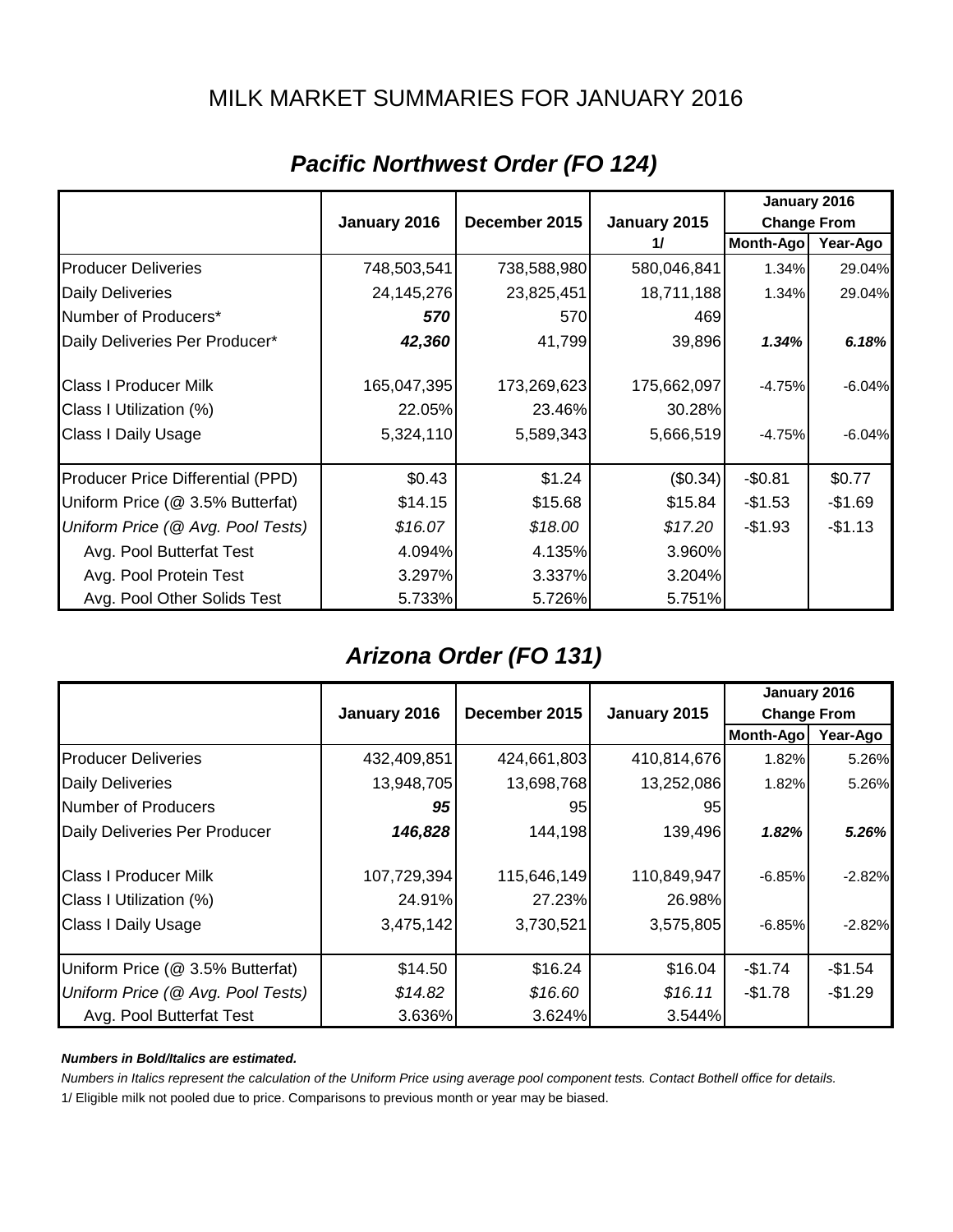Phone: (425) 487-6009 Phone: (602) 547-2909 E-mail: fmmaseattle@fmmaseattle.com E-mail: ma@fmma.net

#### 1930-220th St. SE, Ste. 102 **AGRICULTURAL MARKETING SERVICE** 4835 E Cactus Rd., Ste. 365 **Bothell, WA 98021 DAIRY PROGRAMS** Scottsdale, AZ 85254

#### Fax: (425) 487-2775 FEDERAL MILK ORDERS 124 & 131

#### **February 2016** ANNOUNCEMENT OF UNIFORM PRICES FOR THE PACIFIC NORTHWEST AND ARIZONA ORDERS FO 124 and 131

|                                       | <b>Pacific Northwest</b>              |                      |          | <b>Arizona</b>             |
|---------------------------------------|---------------------------------------|----------------------|----------|----------------------------|
| <b>Producer Prices *</b>              | <b>FO 124</b>                         |                      |          | FO 131                     |
| <b>Producer Price Differential 1/</b> | \$0.28                                |                      |          |                            |
| Butterfat 2/                          | \$2.3778                              |                      |          |                            |
| Protein 2/                            | \$1.7389                              |                      |          |                            |
| Other Solids 2/                       | \$0.0492                              |                      |          |                            |
| Nonfat Solids 3/                      | \$0.5951                              |                      |          |                            |
| Skim 1/                               |                                       |                      | \$6.23   |                            |
| Butterfat 2/                          |                                       |                      | \$2.3681 |                            |
| Stat. Uniform Price 4/                | \$14.08                               |                      | \$14.30  |                            |
|                                       | <b>Producer Milk Utilizations</b>     |                      |          |                            |
| <b>Class</b>                          | Percent                               | Pounds               | Percent  | Pounds                     |
| Class I                               | 22.27%                                | 159,524,821          | 24.04%   | 104,101,193                |
| Class II                              | 6.29%                                 | 45,064,783           | 10.09%   | 43,682,695                 |
| Class III                             | 41.10%                                | 294,463,421          | 23.16%   | 100,303,821                |
| Class IV                              | 30.34%                                | 217,418,852          | 42.71%   | 185,011,487                |
| <b>Total Producer Milk</b>            |                                       | 716,471,877          |          | 433,099,196                |
|                                       | <b>Producer Milk Component Levels</b> |                      |          |                            |
| <b>Butterfat</b>                      | 4.005%                                |                      | 3.500%   |                            |
| Protein                               | 3.243%                                |                      |          |                            |
| <b>Other Solids</b>                   | 5.733%                                |                      |          |                            |
| Solids-Not-Fat                        | 8.976%                                |                      |          |                            |
| <b>Computation of:</b>                | <b>PPD (124)</b>                      |                      |          | <b>Uniform Price (131)</b> |
| Class I                               |                                       | \$19,162,340.10      |          | \$13,071,316.47            |
| Class II                              |                                       | \$13,043,892.20      |          | \$13,342,498.33            |
| Class III                             |                                       | \$46,228,904.52      |          | \$19,208,095.12            |
| Class IV                              |                                       | \$33,715,359.71      |          | \$16,189,598.95            |
| <b>Gross Value</b>                    |                                       | \$112,150,496.53     |          | \$61,811,508.87            |
| Net Adjustments                       |                                       | (\$110, 144, 342.08) |          | (\$35,758,702.41)          |
| Net Pool Value                        |                                       | \$2,006,154.45       |          | \$26,052,806.46            |
| Class I<br>% Skim                     | 23%                                   |                      | 24%      |                            |
| % Butterfat                           | 11%                                   |                      | 14%      |                            |

\* Subject to applicable location adjustments.

1/ Per hundredweight. 2/ Per pound. 3/ Price not used for payments to producers. 4/ For FO 124, statistical uniform price represents the Class III price, plus the producer price differential. For FO 131, uniform price represents 0.965 multiplied by the skim price, plus 3.5 multiplied by the butterfat price.

Released: William A. Wise March 11, 2016 Market Administrator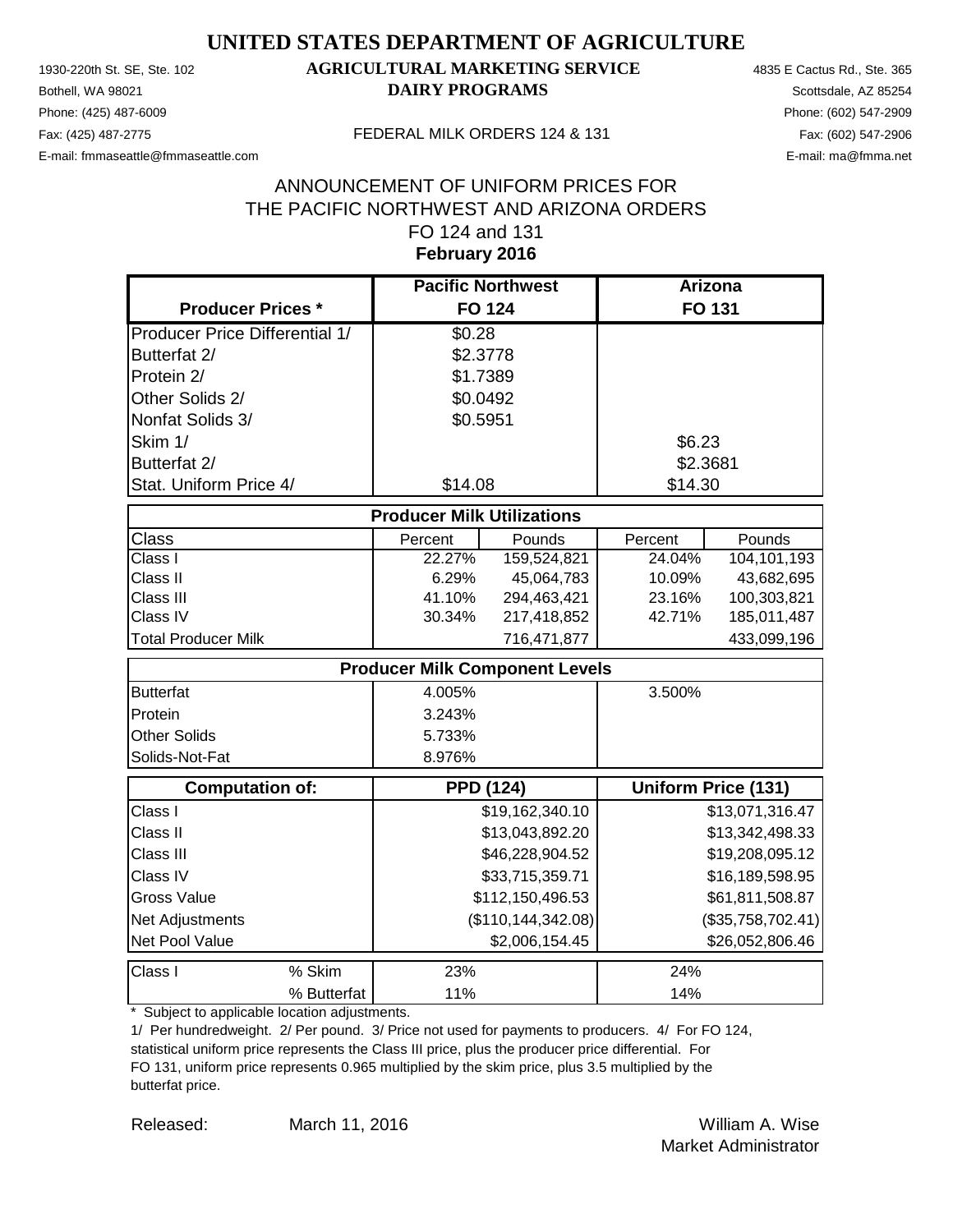### MILK MARKET SUMMARIES FOR FEBRUARY 2016

|                                   |               |              |               | February 2016      |          |
|-----------------------------------|---------------|--------------|---------------|--------------------|----------|
|                                   | February 2016 | January 2016 | February 2015 | <b>Change From</b> |          |
|                                   |               |              | 11            | Month-Ago          | Year-Ago |
| <b>Producer Deliveries</b>        | 716,471,877   | 748,503,541  | 455,830,012   | $-4.28%$           | 57.18%   |
| <b>Daily Deliveries</b>           | 24,705,927    | 24,145,276   | 16,279,643    | 2.32%              | 51.76%   |
| Number of Producers*              | 559           | 5591         | 432           |                    |          |
| Daily Deliveries Per Producer*    | 44,197        | 43,194       | 37,684        | 2.32%              | 17.28%   |
| <b>Class I Producer Milk</b>      | 159,524,821   | 165,047,395  | 152,317,361   | $-3.35%$           | 4.73%    |
| Class I Utilization (%)           | 22.27%        | 22.05%       | 33.42%        |                    |          |
| <b>Class I Daily Usage</b>        | 5,500,856     | 5,324,110    | 5,439,906     | 3.32%              | 1.12%    |
| Producer Price Differential (PPD) | \$0.28        | \$0.43       | (\$0.04)      | $-$0.15$           | \$0.32   |
| Uniform Price (@ 3.5% Butterfat)  | \$14.08       | \$14.15      | \$15.42       | $-$0.07$           | $-$1.34$ |
| Uniform Price (@ Avg. Pool Tests) | \$15.73       | \$16.07      | \$16.49       | $-$0.34$           | $-$0.76$ |
| Avg. Pool Butterfat Test          | 4.005%        | 4.094%       | 3.872%        |                    |          |
| Avg. Pool Protein Test            | 3.243%        | 3.297%       | 3.147%        |                    |          |
| Avg. Pool Other Solids Test       | 5.733%        | 5.733%       | 5.737%        |                    |          |

### *Pacific Northwest Order (FO 124)*

### *Arizona Order (FO 131)*

|                                   |               |              |               | February 2016      |          |
|-----------------------------------|---------------|--------------|---------------|--------------------|----------|
|                                   | February 2016 | January 2016 | February 2015 | <b>Change From</b> |          |
|                                   |               |              |               | <b>Month-Ago</b>   | Year-Ago |
| <b>Producer Deliveries</b>        | 433,099,196   | 432,409,851  | 383,083,139   | 0.16%              | 13.06%   |
| <b>Daily Deliveries</b>           | 14,934,455    | 13,948,705   | 13,681,541    | 7.07%              | 9.16%    |
| Number of Producers               | 95            | 95           | 94            |                    |          |
| Daily Deliveries Per Producer     | 157,205       | 146,828      | 145,548       | 7.07%              | 8.01%    |
| <b>Class I Producer Milk</b>      | 104,101,193   | 107,729,394  | 101,299,394   | $-3.37%$           | 2.77%    |
| Class I Utilization (%)           | 24.04%        | 24.91%       | 26.44%        |                    |          |
| <b>Class I Daily Usage</b>        | 3,589,696     | 3,475,142    | 3,617,836     | 3.30%              | $-0.78%$ |
| Uniform Price (@ 3.5% Butterfat)  | \$14.30       | \$14.50      | \$15.56       | $-$0.20$           | $-$1.26$ |
| Uniform Price (@ Avg. Pool Tests) | \$14.30       | \$14.82      | \$15.52       | $-$0.52$           | $-$1.22$ |
| Avg. Pool Butterfat Test          | 3.500%        | 3.636%       | 3.479%        |                    |          |

#### *Numbers in Bold/Italics are estimated.*

*Numbers in Italics represent the calculation of the Uniform Price using average pool component tests. Contact Bothell office for details.*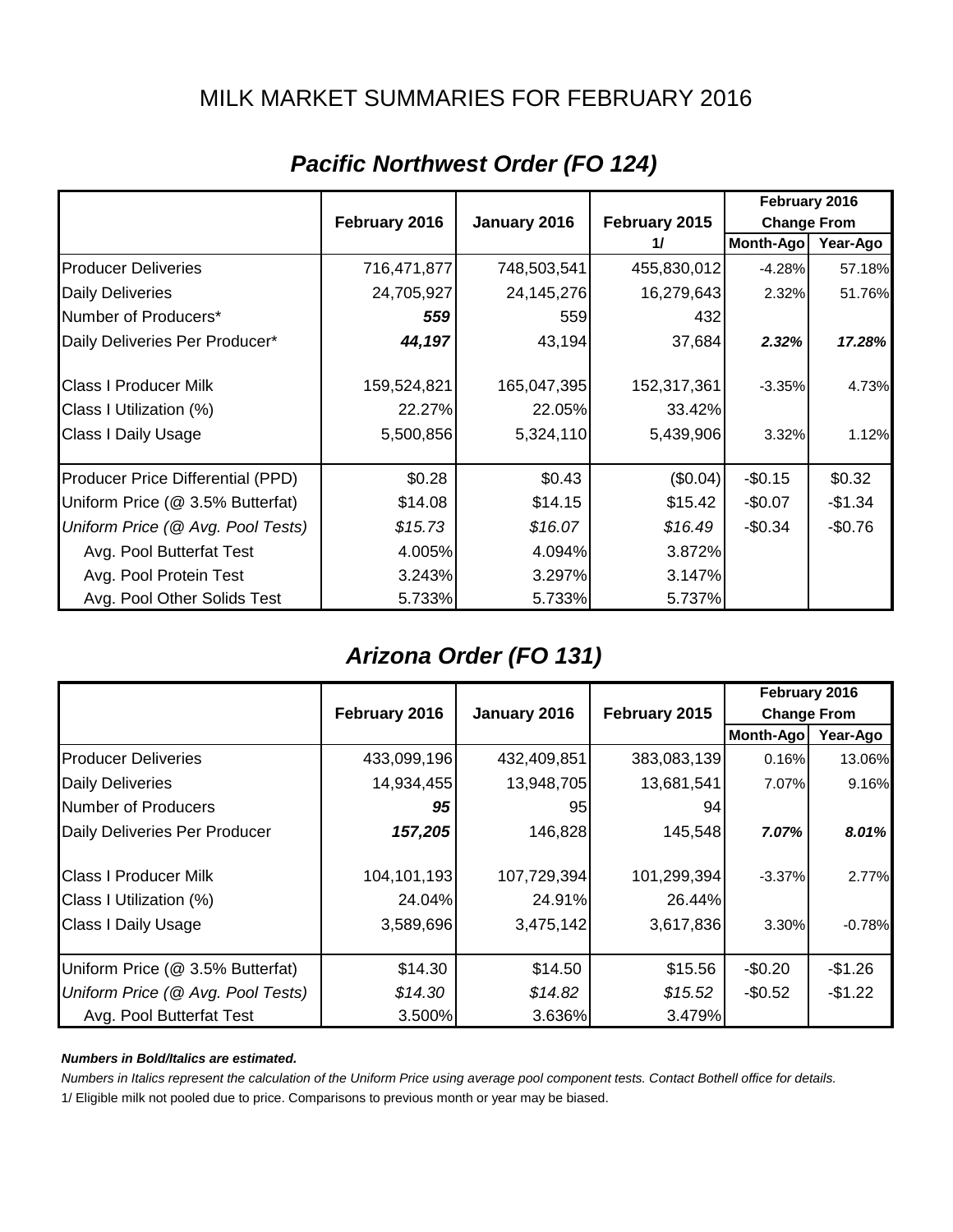Phone: (425) 487-6009 Phone: (602) 547-2909 E-mail: fmmaseattle@fmmaseattle.com E-mail: ma@fmma.net

### 1930-220th St. SE, Ste. 102 **AGRICULTURAL MARKETING SERVICE** 4835 E Cactus Rd., Ste. 365 **Bothell, WA 98021 DAIRY PROGRAMS** Scottsdale, AZ 85254

#### Fax: (425) 487-2775 FEDERAL MILK ORDERS 124 & 131

#### **March 2016** ANNOUNCEMENT OF UNIFORM PRICES FOR THE PACIFIC NORTHWEST AND ARIZONA ORDERS FO 124 and 131

|                                       | <b>Pacific Northwest</b>              |                   | <b>Arizona</b> |                            |
|---------------------------------------|---------------------------------------|-------------------|----------------|----------------------------|
| <b>Producer Prices *</b>              |                                       | <b>FO 124</b>     |                | <b>FO 131</b>              |
| <b>Producer Price Differential 1/</b> | (\$0.07)                              |                   |                |                            |
| Butterfat 2/                          | \$2.2028                              |                   |                |                            |
| Protein 2/                            | \$1.9206                              |                   |                |                            |
| Other Solids 2/                       | \$0.0501                              |                   |                |                            |
| Nonfat Solids 3/                      | \$0.5786                              |                   |                |                            |
| Skim 1/                               |                                       |                   | \$6.22         |                            |
| Butterfat 2/                          |                                       |                   |                | \$2.2389                   |
| Stat. Uniform Price 4/                | \$13.67                               |                   | \$13.84        |                            |
|                                       | <b>Producer Milk Utilizations</b>     |                   |                |                            |
| Class                                 | Percent                               | Pounds            | Percent        | Pounds                     |
| Class I                               | 28.00%                                | 167,650,117       | 24.27%         | 112,608,552                |
| Class II                              | 8.23%                                 | 49,289,740        | 10.67%         | 49,516,195                 |
| Class III                             | 27.66%                                | 165,608,319       | 25.90%         | 120,188,614                |
| Class IV                              | 36.11%                                | 216,129,495       | 39.16%         | 181,694,578                |
| <b>Total Producer Milk</b>            |                                       | 598,677,671       |                | 464,007,939                |
|                                       | <b>Producer Milk Component Levels</b> |                   |                |                            |
| <b>Butterfat</b>                      | 3.930%                                |                   | 3.499%         |                            |
| Protein                               | 3.188%                                |                   |                |                            |
| Other Solids                          | 5.741%                                |                   |                |                            |
| Solids-Not-Fat                        | 8.930%                                |                   |                |                            |
| <b>Computation of:</b>                | <b>PPD (124)</b>                      |                   |                | <b>Uniform Price (131)</b> |
| Class I                               |                                       | \$19,895,847.44   |                | \$14,441,924.31            |
| Class II                              |                                       | \$12,310,931.08   |                | \$13,579,594.43            |
| Class III                             |                                       | \$24,902,925.93   |                | \$24,012,407.69            |
| Class IV                              |                                       | \$32,266,045.82   |                | \$12,064,518.07            |
| <b>Gross Value</b>                    |                                       | \$89,375,750.27   |                | \$64,098,444.50            |
| Net Adjustments                       |                                       | (\$89,794,837.13) |                | (\$36,229,450.50)          |
| Net Pool Value                        |                                       | (\$419,086.86)    |                | \$27,868,994.00            |
| % Skim<br>Class I                     | 29%                                   |                   | 25%            |                            |
| % Butterfat                           | 13%                                   |                   | 15%            |                            |

\* Subject to applicable location adjustments.

1/ Per hundredweight. 2/ Per pound. 3/ Price not used for payments to producers. 4/ For FO 124, statistical uniform price represents the Class III price, plus the producer price differential. For FO 131, uniform price represents 0.965 multiplied by the skim price, plus 3.5 multiplied by the butterfat price.

Released: William A. Wise April 13, 2016 Market Administrator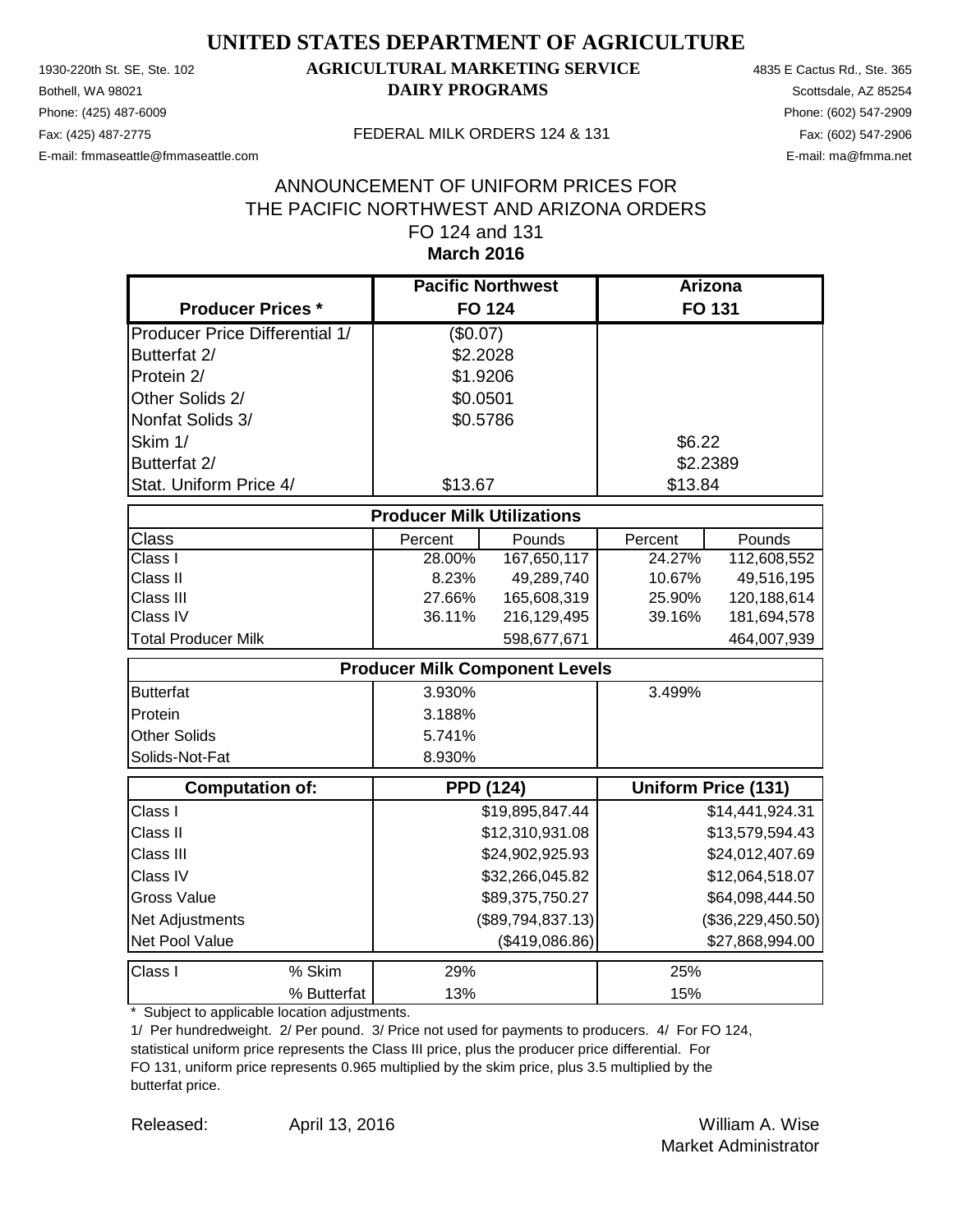### MILK MARKET SUMMARIES FOR MARCH 2016

|                                   |                   |               |                   |                    | <b>March 2016</b> |  |
|-----------------------------------|-------------------|---------------|-------------------|--------------------|-------------------|--|
|                                   | <b>March 2016</b> | February 2016 | <b>March 2015</b> | <b>Change From</b> |                   |  |
|                                   | 11                |               | 11                | Month-Ago          | Year-Ago          |  |
| <b>Producer Deliveries</b>        | 598,677,671       | 716,471,877   | 499,699,495       | $-16.44%$          | 19.81%            |  |
| <b>Daily Deliveries</b>           | 19,312,183        | 24,705,927    | 16,119,339        | $-21.83%$          | 19.81%            |  |
| Number of Producers*              | 451               | 5581          | 431               |                    |                   |  |
| Daily Deliveries Per Producer*    | 42,821            | 44,276        | 37,400            | $-3.29%$           | 14.49%            |  |
| <b>Class I Producer Milk</b>      | 167,650,117       | 159,524,821   | 163,917,963       | 5.09%              | 2.28%             |  |
| Class I Utilization (%)           | 28.00%            | 22.27%        | 32.80%            |                    |                   |  |
| Class I Daily Usage               | 5,408,068         | 5,500,856     | 5,287,676         | $-1.69%$           | 2.28%             |  |
| Producer Price Differential (PPD) | $(\$0.07)$        | \$0.28        | (\$0.56)          | $-$0.35$           | \$0.49            |  |
| Uniform Price (@ 3.5% Butterfat)  | \$13.67           | \$14.08       | \$15.00           | $-$0.41$           | $-$1.33$          |  |
| Uniform Price (@ Avg. Pool Tests) | \$15.00           | \$15.73       | \$16.10           | $-$0.73$           | $-$1.10$          |  |
| Avg. Pool Butterfat Test          | 3.930%            | 4.005%        | 3.869%            |                    |                   |  |
| Avg. Pool Protein Test            | 3.188%            | 3.243%        | 3.155%            |                    |                   |  |
| Avg. Pool Other Solids Test       | 5.741%            | 5.733%        | 5.729%            |                    |                   |  |

### *Pacific Northwest Order (FO 124)*

### *Arizona Order (FO 131)*

|                                   |                   |               |                   | <b>March 2016</b>  |          |
|-----------------------------------|-------------------|---------------|-------------------|--------------------|----------|
|                                   | <b>March 2016</b> | February 2016 | <b>March 2015</b> | <b>Change From</b> |          |
|                                   |                   |               |                   | <b>Month-Ago</b>   | Year-Ago |
| <b>Producer Deliveries</b>        | 464,007,939       | 433,099,196   | 435,074,822       | 7.14%              | 6.65%    |
| <b>Daily Deliveries</b>           | 14,967,998        | 14,934,455    | 14,034,672        | 0.22%              | 6.65%    |
| Number of Producers               | 94                | 94            | 94                |                    |          |
| Daily Deliveries Per Producer     | 159,234           | 158,877       | 149,305           | 0.22%              | 6.65%    |
| <b>Class I Producer Milk</b>      | 112,608,552       | 104,101,193   | 113,715,101       | 8.17%              | $-0.97%$ |
| Class I Utilization (%)           | 24.27%            | 24.04%        | 26.14%            |                    |          |
| <b>Class I Daily Usage</b>        | 3,632,534         | 3,589,696     | 3,668,229         | 1.19%              | $-0.97%$ |
| Uniform Price (@ 3.5% Butterfat)  | \$13.84           | \$14.30       | \$15.33           | $-$0.46$           | $-$1.49$ |
| Uniform Price (@ Avg. Pool Tests) | \$13.84           | \$14.30       | \$15.18           | $-$0.46$           | $-$1.34$ |
| Avg. Pool Butterfat Test          | 3.499%            | 3.500%        | 3.416%            |                    |          |

#### *Numbers in Bold/Italics are estimated.*

*Numbers in Italics represent the calculation of the Uniform Price using average pool component tests. Contact Bothell office for details.*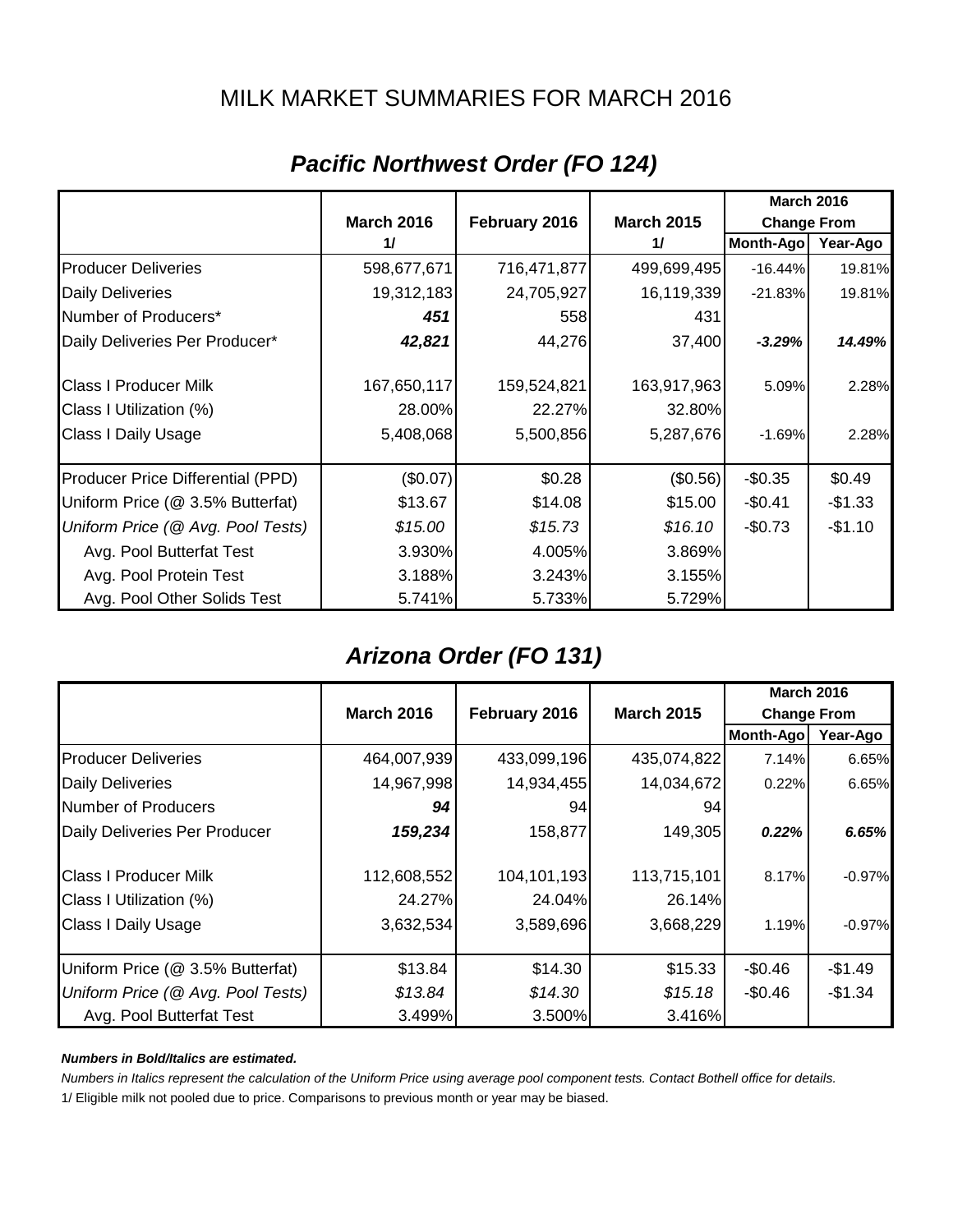Phone: (425) 487-6009 Phone: (602) 547-2909 E-mail: fmmaseattle@fmmaseattle.com E-mail: ma@fmma.net

### 1930-220th St. SE, Ste. 102 **AGRICULTURAL MARKETING SERVICE** 4835 E Cactus Rd., Ste. 365 **Bothell, WA 98021 DAIRY PROGRAMS** Scottsdale, AZ 85254

#### Fax: (425) 487-2775 FEDERAL MILK ORDERS 124 & 131

#### **April 2016** ANNOUNCEMENT OF UNIFORM PRICES FOR THE PACIFIC NORTHWEST AND ARIZONA ORDERS FO 124 and 131

|                                       |                                       | <b>Pacific Northwest</b> |         | Arizona                    |
|---------------------------------------|---------------------------------------|--------------------------|---------|----------------------------|
| <b>Producer Prices *</b>              |                                       | <b>FO 124</b>            |         | <b>FO 131</b>              |
| <b>Producer Price Differential 1/</b> | \$0.04                                |                          |         |                            |
| Butterfat 2/                          |                                       | \$2.2376                 |         |                            |
| Protein 2/                            |                                       | \$1.8450                 |         |                            |
| Other Solids 2/                       |                                       | \$0.0489                 |         |                            |
| Nonfat Solids 3/                      |                                       | \$0.5573                 |         |                            |
| Skim 1/                               |                                       |                          | \$6.20  |                            |
| Butterfat 2/                          |                                       |                          |         | \$2.2390                   |
| Stat. Uniform Price 4/                | \$13.67                               |                          | \$13.82 |                            |
|                                       | <b>Producer Milk Utilizations</b>     |                          |         |                            |
| Class                                 | Percent                               | Pounds                   | Percent | Pounds                     |
| Class I                               | 26.32%                                | 152,824,420              | 23.29%  | 103,676,471                |
| Class II                              | 7.09%                                 | 41,190,632               | 10.35%  | 46,096,917                 |
| Class III                             | 26.43%                                | 153,514,393              | 25.99%  | 115,708,258                |
| Class IV                              | 40.16%                                | 233,202,599              | 40.37%  | 179,762,931                |
| <b>Total Producer Milk</b>            |                                       | 580,732,044              |         | 445,244,577                |
|                                       | <b>Producer Milk Component Levels</b> |                          |         |                            |
| <b>Butterfat</b>                      | 3.864%                                |                          | 3.501%  |                            |
| Protein                               | 3.156%                                |                          |         |                            |
| Other Solids                          | 5.746%                                |                          |         |                            |
| Solids-Not-Fat                        | 8.902%                                |                          |         |                            |
| <b>Computation of:</b>                |                                       | <b>PPD (124)</b>         |         | <b>Uniform Price (131)</b> |
| Class I                               |                                       | \$18,590,942.54          |         | \$13,209,039.58            |
| Class II                              |                                       | \$11,370,562.36          |         | \$12,397,567.05            |
| Class III                             |                                       | \$22,496,990.67          |         | \$23,510,095.28            |
| Class IV                              |                                       | \$33,076,129.68          |         | \$12,322,827.37            |
| <b>Gross Value</b>                    |                                       | \$85,534,625.25          |         | \$61,439,529.28            |
| Net Adjustments                       |                                       | (\$85,302,328.68)        |         | (\$34,786,289.27)          |
| Net Pool Value                        |                                       | \$232,296.57             |         | \$26,653,240.01            |
| % Skim<br>Class I                     | 27%                                   |                          | 24%     |                            |
| % Butterfat                           | 13%                                   |                          | 13%     |                            |

\* Subject to applicable location adjustments.

1/ Per hundredweight. 2/ Per pound. 3/ Price not used for payments to producers. 4/ For FO 124, statistical uniform price represents the Class III price, plus the producer price differential. For FO 131, uniform price represents 0.965 multiplied by the skim price, plus 3.5 multiplied by the butterfat price.

Released: William A. Wise May 12, 2016 Market Administrator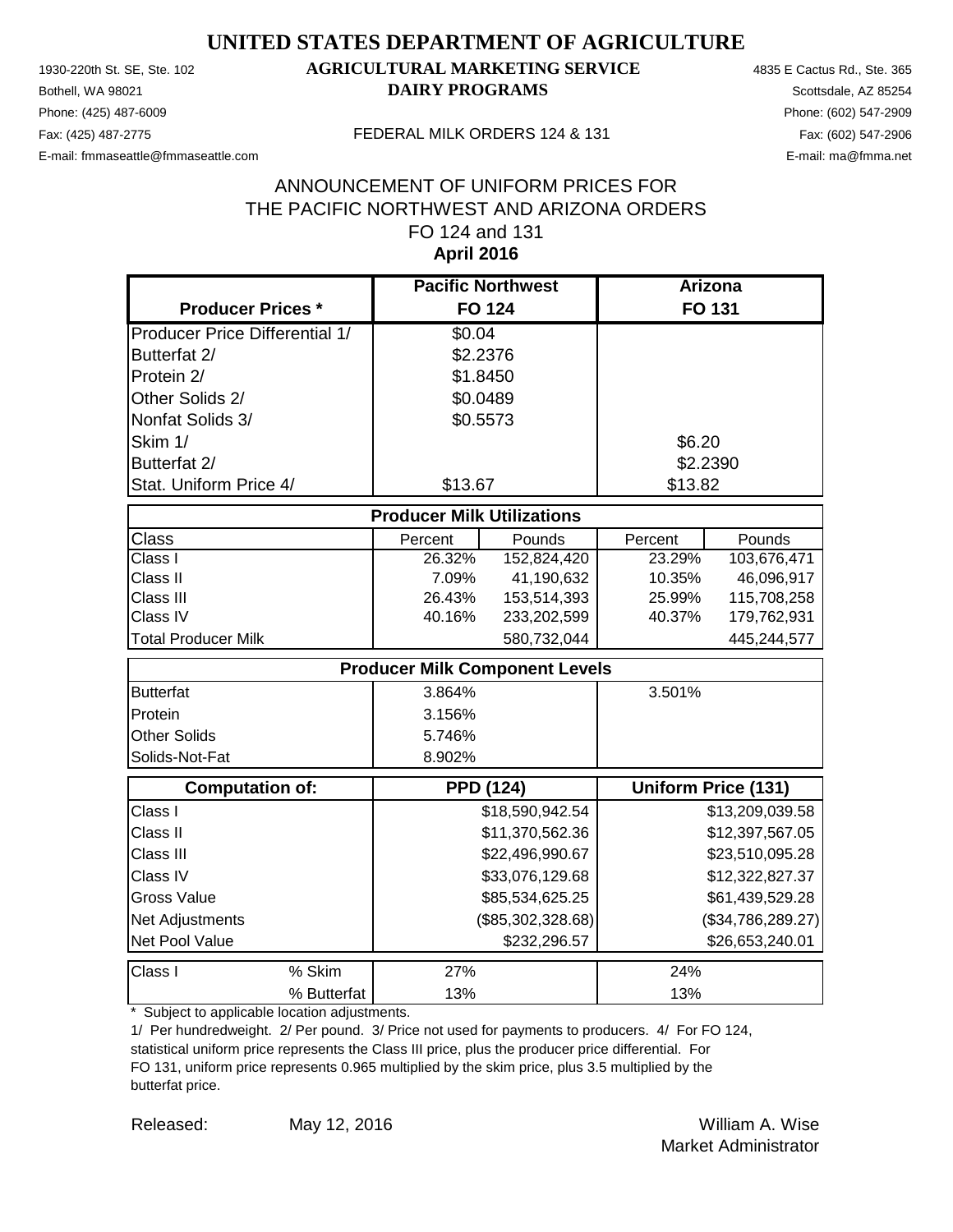### MILK MARKET SUMMARIES FOR APRIL 2016

|                                   |                   |                   |                   | <b>April 2016</b>  |          |
|-----------------------------------|-------------------|-------------------|-------------------|--------------------|----------|
|                                   | <b>April 2016</b> | <b>March 2016</b> | <b>April 2015</b> | <b>Change From</b> |          |
|                                   | 11                | 11                | 11                | Month-Ago          | Year-Ago |
| <b>Producer Deliveries</b>        | 580,732,044       | 598,677,671       | 469,017,444       | $-3.00\%$          | 23.82%   |
| <b>Daily Deliveries</b>           | 19,357,735        | 19,312,183        | 15,633,915        | 0.24%              | 23.82%   |
| Number of Producers*              | 448               | 448               | 422               |                    |          |
| Daily Deliveries Per Producer*    | 43,209            | 43,108            | 37,047            | 0.23%              | 16.63%   |
| <b>Class I Producer Milk</b>      | 152,824,420       | 167,650,117       | 162,672,155       | $-8.84%$           | $-6.05%$ |
| Class I Utilization (%)           | 26.32%            | 28.00%            | 34.68%            |                    |          |
| <b>Class I Daily Usage</b>        | 5,094,147         | 5,408,068         | 5,422,405         | $-5.80\%$          | $-6.05%$ |
| Producer Price Differential (PPD) | \$0.04            | (\$0.07)          | (\$0.95)          | \$0.11             | \$0.99   |
| Uniform Price (@ 3.5% Butterfat)  | \$13.67           | \$13.67           | \$14.86           | \$0.00             | $-$1.19$ |
| Uniform Price (@ Avg. Pool Tests) | \$14.79           | \$15.00           | \$15.98           | $-$0.21$           | $-$1.19$ |
| Avg. Pool Butterfat Test          | 3.864%            | 3.930%            | 3.872%            |                    |          |
| Avg. Pool Protein Test            | 3.156%            | 3.188%            | 3.152%            |                    |          |
| Avg. Pool Other Solids Test       | 5.746%            | 5.741%            | 5.725%            |                    |          |

### *Pacific Northwest Order (FO 124)*

### *Arizona Order (FO 131)*

|                                   |                   |                   |                   | <b>April 2016</b>  |          |
|-----------------------------------|-------------------|-------------------|-------------------|--------------------|----------|
|                                   | <b>April 2016</b> | <b>March 2016</b> | <b>April 2015</b> | <b>Change From</b> |          |
|                                   |                   |                   |                   | Month-Ago          | Year-Ago |
| <b>Producer Deliveries</b>        | 445,244,577       | 464,007,939       | 424,974,951       | $-4.04%$           | 4.77%    |
| <b>Daily Deliveries</b>           | 14,841,486        | 14,967,998        | 14,165,832        | $-0.85%$           | 4.77%    |
| Number of Producers               | 93                | 931               | 95                |                    |          |
| Daily Deliveries Per Producer     | 159,586           | 160,946           | 149,114           | $-0.85%$           | 7.02%    |
| <b>Class I Producer Milk</b>      | 103,676,471       | 112,608,552       | 110,108,463       | $-7.93%$           | $-5.84%$ |
| Class I Utilization (%)           | 23.29%            | 24.27%            | 25.91%            |                    |          |
| <b>Class I Daily Usage</b>        | 3,455,882         | 3,632,534         | 3,670,282         | $-4.86%$           | $-5.84%$ |
| Uniform Price (@ 3.5% Butterfat)  | \$13.82           | \$13.84           | \$15.25           | $-$0.02$           | $-$1.43$ |
| Uniform Price (@ Avg. Pool Tests) | \$13.82           | \$13.84           | \$15.07           | $-$0.02$           | $-$1.25$ |
| Avg. Pool Butterfat Test          | 3.501%            | 3.499%            | 3.402%            |                    |          |

#### *Numbers in Bold/Italics are estimated.*

*Numbers in Italics represent the calculation of the Uniform Price using average pool component tests. Contact Bothell office for details.*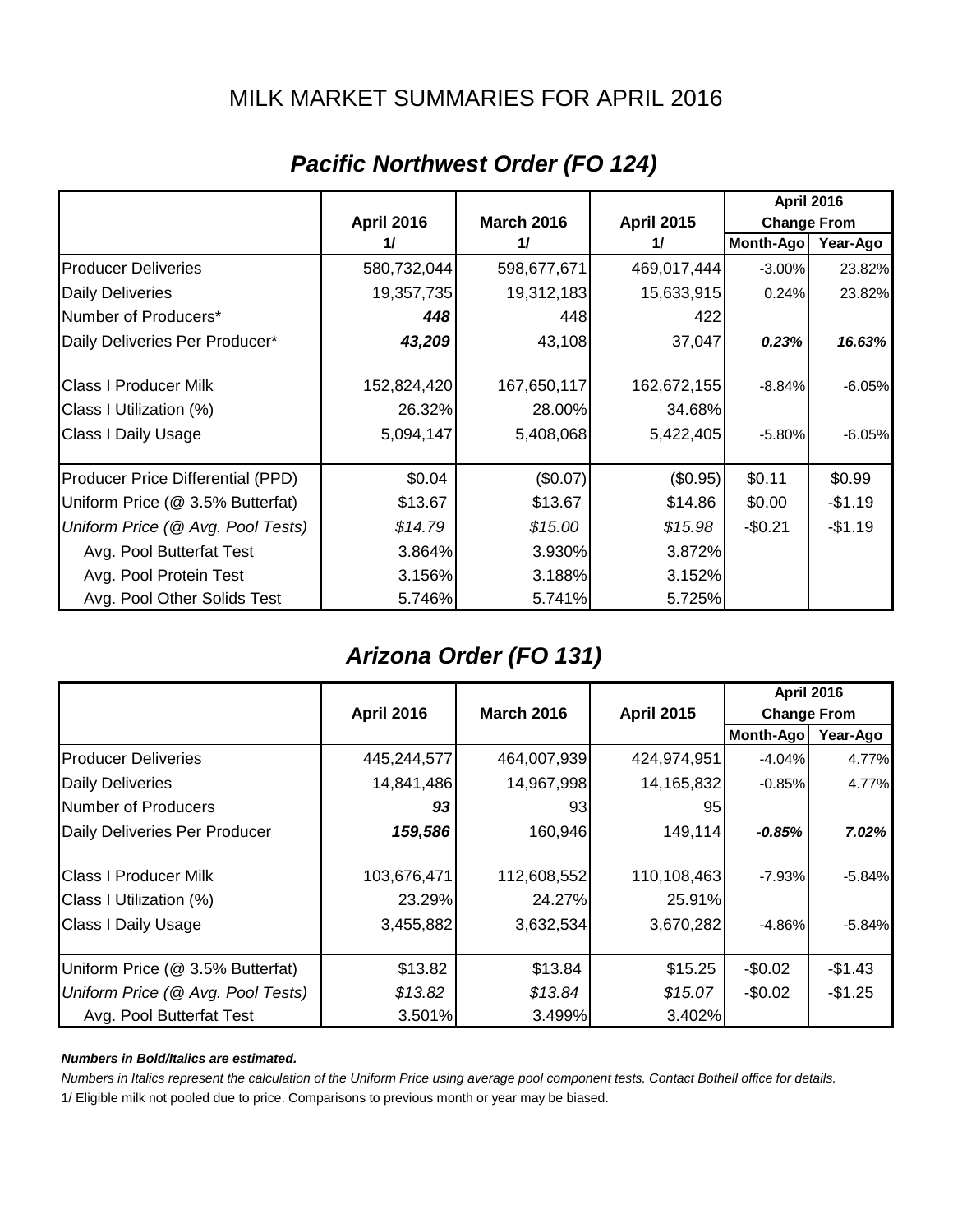Phone: (425) 487-6009 Phone: (602) 547-2909 E-mail: fmmaseattle@fmmaseattle.com E-mail: ma@fmma.net

### 1930-220th St. SE, Ste. 102 **AGRICULTURAL MARKETING SERVICE** 4835 E Cactus Rd., Ste. 365 **Bothell, WA 98021 DAIRY PROGRAMS** Scottsdale, AZ 85254

#### Fax: (425) 487-2775 FEDERAL MILK ORDERS 124 & 131

#### **May 2016** ANNOUNCEMENT OF UNIFORM PRICES FOR THE PACIFIC NORTHWEST AND ARIZONA ORDERS FO 124 and 131

|                                       | <b>Pacific Northwest</b>              |                    |          | <b>Arizona</b>             |
|---------------------------------------|---------------------------------------|--------------------|----------|----------------------------|
| <b>Producer Prices *</b>              |                                       | <b>FO 124</b>      |          | FO 131                     |
| <b>Producer Price Differential 1/</b> | \$0.74                                |                    |          |                            |
| Butterfat 2/                          | \$2.2846                              |                    |          |                            |
| Protein 2/                            | \$1.4935                              |                    |          |                            |
| Other Solids 2/                       | \$0.0529                              |                    |          |                            |
| Nonfat Solids 3/                      | \$0.5870                              |                    |          |                            |
| Skim 1/                               |                                       |                    | \$6.00   |                            |
| Butterfat 2/                          |                                       |                    | \$2.2820 |                            |
| Stat. Uniform Price 4/                | \$13.50                               |                    | \$13.78  |                            |
|                                       | <b>Producer Milk Utilizations</b>     |                    |          |                            |
| Class                                 | Percent                               | Pounds             | Percent  | Pounds                     |
| Class I                               | 21.24%                                | 164,321,290        | 22.95%   | 107,680,523                |
| Class II                              | 6.71%                                 | 51,894,198         | 10.54%   | 49,448,581                 |
| Class III                             | 42.14%                                | 325,968,113        | 28.62%   | 134,273,493                |
| Class IV                              | 29.91%                                | 231,416,834        | 37.89%   | 177,748,029                |
| <b>Total Producer Milk</b>            |                                       | 773,600,435        |          | 469,150,626                |
|                                       | <b>Producer Milk Component Levels</b> |                    |          |                            |
| <b>Butterfat</b>                      | 3.894%                                |                    | 3.501%   |                            |
| Protein                               | 3.199%                                |                    |          |                            |
| Other Solids                          | 5.738%                                |                    |          |                            |
| Solids-Not-Fat                        | 8.937%                                |                    |          |                            |
| <b>Computation of:</b>                | <b>PPD (124)</b>                      |                    |          | <b>Uniform Price (131)</b> |
| Class I                               |                                       | \$19,890,624.28    |          | \$13,820,609.85            |
| Class II                              |                                       | \$14,041,087.96    |          | \$14,803,879.60            |
| Class III                             |                                       | \$46,192,903.44    |          | \$23,686,826.00            |
| Class IV                              |                                       | \$33,232,973.40    |          | \$12,123,123.96            |
| <b>Gross Value</b>                    |                                       | \$113,357,589.08   |          | \$64,434,439.41            |
| Net Adjustments                       |                                       | (\$107,632,889.12) |          | (\$37,257,302.68)          |
| Net Pool Value                        |                                       | \$5,724,699.96     |          | \$27,177,136.73            |
| % Skim<br>Class I                     | 22%                                   |                    | 23%      |                            |
| % Butterfat                           | 10%                                   |                    | 13%      |                            |

\* Subject to applicable location adjustments.

1/ Per hundredweight. 2/ Per pound. 3/ Price not used for payments to producers. 4/ For FO 124, statistical uniform price represents the Class III price, plus the producer price differential. For FO 131, uniform price represents 0.965 multiplied by the skim price, plus 3.5 multiplied by the butterfat price.

Released: William A. Wise June 13, 2016 Market Administrator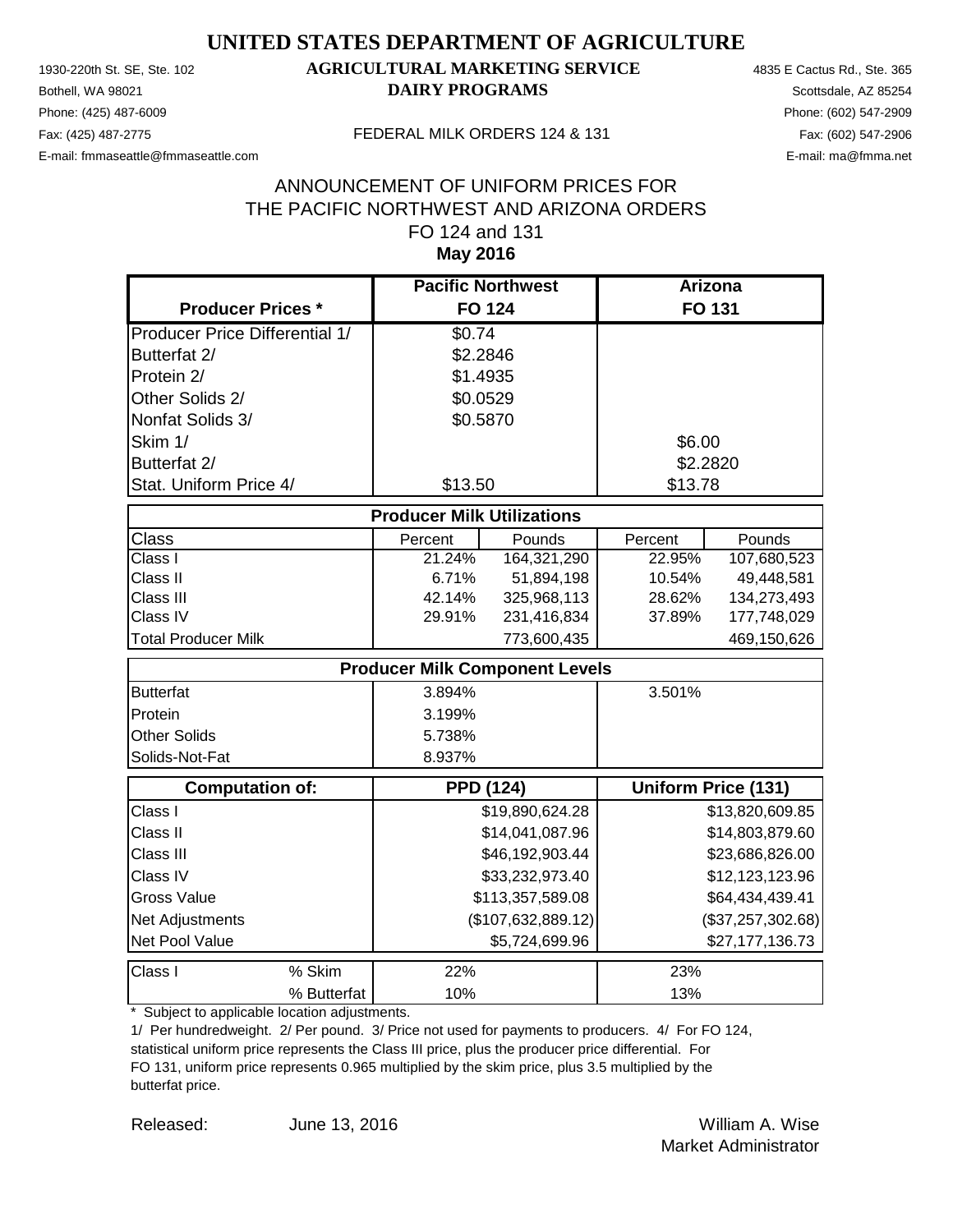### MILK MARKET SUMMARIES FOR MAY 2016

|                                   |                 |                   |             | <b>May 2016</b>    |          |
|-----------------------------------|-----------------|-------------------|-------------|--------------------|----------|
|                                   | <b>May 2016</b> | <b>April 2016</b> | May 2015    | <b>Change From</b> |          |
|                                   |                 | 11                | 11          | <b>Month-Ago</b>   | Year-Ago |
| <b>Producer Deliveries</b>        | 773,600,435     | 580,732,044       | 600,178,419 | 33.21%             | 28.90%   |
| <b>Daily Deliveries</b>           | 24,954,853      | 19,357,735        | 19,360,594  | 28.91%             | 28.90%   |
| Number of Producers*              | 559             | 451               | 466         |                    |          |
| Daily Deliveries Per Producer*    | 44,642          | 42,922            | 41,546      | 4.01%              | 7.45%    |
| <b>Class I Producer Milk</b>      | 164,321,290     | 152,824,420       | 163,113,285 | 7.52%              | 0.74%    |
| Class I Utilization (%)           | 21.24%          | 26.32%            | 27.18%      |                    |          |
| Class I Daily Usage               | 5,300,687       | 5,094,147         | 5,261,719   | 4.05%              | 0.74%    |
| Producer Price Differential (PPD) | \$0.74          | \$0.04            | (\$0.63)    | \$0.70             | \$1.37   |
| Uniform Price (@ 3.5% Butterfat)  | \$13.50         | \$13.67           | \$15.56     | $-$0.17$           | $-$2.06$ |
| Uniform Price (@ Avg. Pool Tests) | \$14.72         | \$14.79           | \$16.48     | $-$0.07$           | $-$1.76$ |
| Avg. Pool Butterfat Test          | 3.894%          | 3.864%            | 3.785%      |                    |          |
| Avg. Pool Protein Test            | 3.199%          | 3.156%            | 3.119%      |                    |          |
| Avg. Pool Other Solids Test       | 5.738%          | 5.746%            | 5.736%      |                    |          |

### *Pacific Northwest Order (FO 124)*

### *Arizona Order (FO 131)*

|                                   |                 |                                                            |             |                  | <b>May 2016</b> |
|-----------------------------------|-----------------|------------------------------------------------------------|-------------|------------------|-----------------|
|                                   | <b>May 2016</b> | <b>May 2015</b><br><b>April 2016</b><br><b>Change From</b> |             |                  |                 |
|                                   |                 |                                                            |             | <b>Month-Ago</b> | Year-Ago        |
| <b>Producer Deliveries</b>        | 469,150,626     | 445,244,577                                                | 431,240,029 | 5.37%            | 8.79%           |
| <b>Daily Deliveries</b>           | 15,133,891      | 14,841,486                                                 | 13,910,969  | 1.97%            | 8.79%           |
| Number of Producers               | 92              | 92                                                         | 95          |                  |                 |
| Daily Deliveries Per Producer     | 164,499         | 161,320                                                    | 146,431     | 1.97%            | 12.34%          |
| <b>Class I Producer Milk</b>      | 107,680,523     | 103,676,471                                                | 106,769,413 | 3.86%            | 0.85%           |
| Class I Utilization (%)           | 22.95%          | 23.29%                                                     | 24.76%      |                  |                 |
| <b>Class I Daily Usage</b>        | 3,473,565       | 3,455,882                                                  | 3,444,175   | 0.51%            | 0.85%           |
| Uniform Price (@ 3.5% Butterfat)  | \$13.78         | \$13.82                                                    | \$15.67     | $-$0.04$         | $-$1.89$        |
| Uniform Price (@ Avg. Pool Tests) | \$13.78         | \$13.82                                                    | \$15.48     | $-$0.04$         | $-$1.70$        |
| Avg. Pool Butterfat Test          | 3.501%          | 3.501%                                                     | 3.403%      |                  |                 |

#### *Numbers in Bold/Italics are estimated.*

*Numbers in Italics represent the calculation of the Uniform Price using average pool component tests. Contact Bothell office for details.*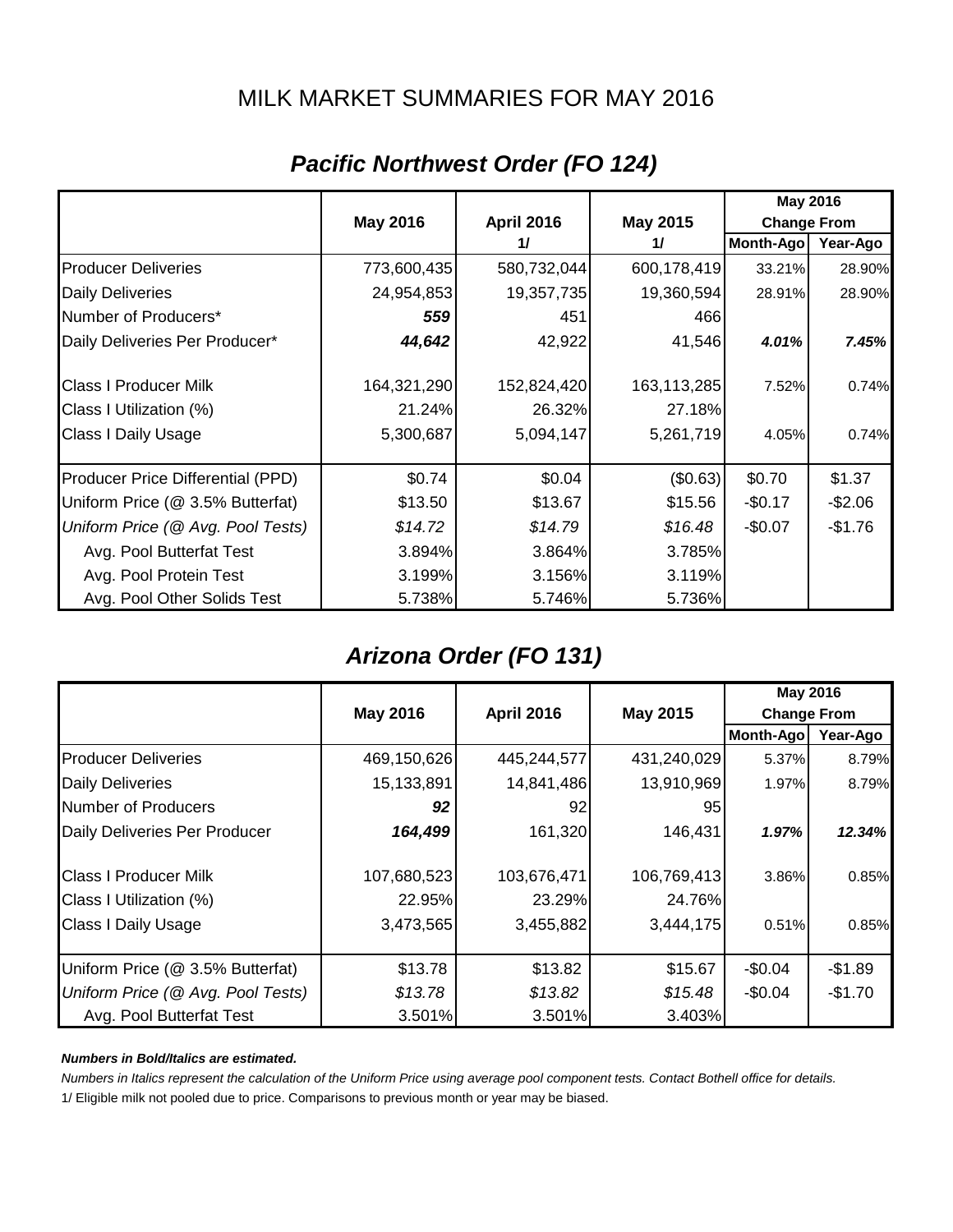Phone: (425) 487-6009 Phone: (602) 547-2909 E-mail: fmmaseattle@fmmaseattle.com E-mail: ma@fmma.net

### 1930-220th St. SE, Ste. 102 **AGRICULTURAL MARKETING SERVICE** 4835 E Cactus Rd., Ste. 365 **Bothell, WA 98021 DAIRY PROGRAMS** Scottsdale, AZ 85254

#### Fax: (425) 487-2775 FEDERAL MILK ORDERS 124 & 131

#### **June 2016** ANNOUNCEMENT OF UNIFORM PRICES FOR THE PACIFIC NORTHWEST AND ARIZONA ORDERS FO 124 and 131

|                                       | <b>Pacific Northwest</b>              |                      | <b>Arizona</b>       |                            |
|---------------------------------------|---------------------------------------|----------------------|----------------------|----------------------------|
| <b>Producer Prices *</b>              |                                       | <b>FO 124</b>        |                      | FO 131                     |
| <b>Producer Price Differential 1/</b> | \$0.62                                |                      |                      |                            |
| Butterfat 2/                          | \$2.4109                              |                      |                      |                            |
| Protein 2/                            | \$1.4807                              |                      |                      |                            |
| Other Solids 2/                       | \$0.0628                              |                      |                      |                            |
| Nonfat Solids 3/                      | \$0.6148                              |                      |                      |                            |
| Skim 1/                               |                                       |                      | \$5.94               |                            |
| Butterfat 2/                          |                                       |                      | \$2.3995             |                            |
| Stat. Uniform Price 4/                | \$13.84                               |                      | \$14.13              |                            |
|                                       | <b>Producer Milk Utilizations</b>     |                      |                      |                            |
| Class                                 |                                       | Pounds               |                      | Pounds                     |
| Class I                               | Percent<br>20.46%                     | 152,786,416          | Percent<br>$23.45\%$ | 101,959,490                |
| Class II                              | 6.27%                                 | 46,842,735           | 12.12%               | 52,698,151                 |
| Class III                             | 41.58%                                | 310,427,947          | 31.99%               | 139,093,960                |
| Class IV                              | 31.69%                                | 236,557,605          | 32.44%               | 141,063,832                |
| <b>Total Producer Milk</b>            |                                       | 746,614,703          |                      | 434,815,433                |
|                                       | <b>Producer Milk Component Levels</b> |                      |                      |                            |
| <b>Butterfat</b>                      | 3.880%                                |                      | 3.497%               |                            |
| Protein                               | 3.183%                                |                      |                      |                            |
| <b>Other Solids</b>                   | 5.744%                                |                      |                      |                            |
| Solids-Not-Fat                        | 8.926%                                |                      |                      |                            |
| <b>Computation of:</b>                |                                       | <b>PPD (124)</b>     |                      | <b>Uniform Price (131)</b> |
| Class I                               |                                       | \$17,763,988.22      |                      | \$12,651,452.08            |
| Class II                              |                                       | \$13,599,300.19      |                      | \$16,779,464.58            |
| Class III                             |                                       | \$45,424,445.27      |                      | \$23,905,105.23            |
| Class IV                              |                                       | \$35,090,265.21      |                      | \$7,810,014.40             |
| <b>Gross Value</b>                    |                                       | \$111,877,998.89     |                      | \$61,146,036.29            |
| Net Adjustments                       |                                       | (\$107, 248, 492.12) |                      | (\$36,206,320.11)          |
| Net Pool Value                        |                                       | \$4,629,506.77       |                      | \$24,939,716.18            |
| % Skim<br>Class I                     | 21%                                   |                      | 24%                  |                            |
| % Butterfat                           | 10%                                   |                      | 14%                  |                            |

\* Subject to applicable location adjustments.

1/ Per hundredweight. 2/ Per pound. 3/ Price not used for payments to producers. 4/ For FO 124, statistical uniform price represents the Class III price, plus the producer price differential. For FO 131, uniform price represents 0.965 multiplied by the skim price, plus 3.5 multiplied by the butterfat price.

Released: William A. Wise July 12, 2016 Market Administrator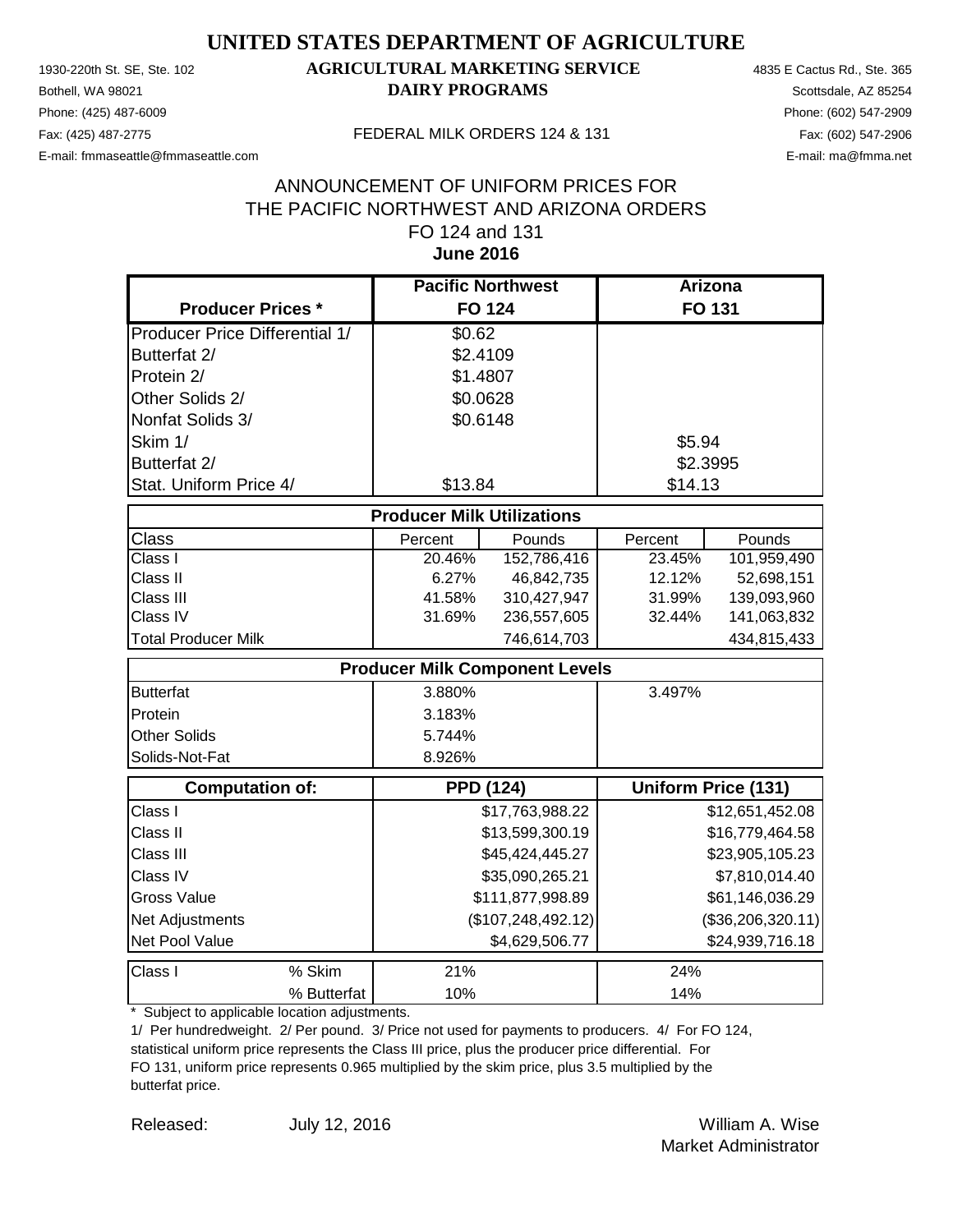### MILK MARKET SUMMARIES FOR JUNE 2016

|                                   |                  |                 |                  | <b>June 2016</b>   |          |
|-----------------------------------|------------------|-----------------|------------------|--------------------|----------|
|                                   | <b>June 2016</b> | <b>May 2016</b> | <b>June 2015</b> | <b>Change From</b> |          |
|                                   |                  |                 | 11               | Month-Ago          | Year-Ago |
| <b>Producer Deliveries</b>        | 746,614,703      | 773,600,435     | 460,895,890      | $-3.49%$           | 61.99%   |
| <b>Daily Deliveries</b>           | 24,887,157       | 24,954,853      | 15,363,196       | $-0.27%$           | 61.99%   |
| Number of Producers*              | 553              | 553             | 445              |                    |          |
| Daily Deliveries Per Producer*    | 45,004           | 45,126          | 34,524           | $-0.27%$           | 30.36%   |
| <b>Class I Producer Milk</b>      | 152,786,416      | 164,321,290     | 159,446,882      | $-7.02%$           | $-4.18%$ |
| Class I Utilization (%)           | 20.46%           | 21.24%          | 34.59%           |                    |          |
| <b>Class I Daily Usage</b>        | 5,092,881        | 5,300,687       | 5,314,896        | $-3.92%$           | $-4.18%$ |
| Producer Price Differential (PPD) | \$0.62           | \$0.74          | (\$1.34)         | $-$0.12$           | \$1.96   |
| Uniform Price (@ 3.5% Butterfat)  | \$13.84          | \$13.50         | \$15.38          | \$0.34             | $-$1.54$ |
| Uniform Price (@ Avg. Pool Tests) | \$15.05          | \$14.72         | \$16.21          | \$0.33             | $-$1.16$ |
| Avg. Pool Butterfat Test          | 3.880%           | 3.894%          | 3.767%           |                    |          |
| Avg. Pool Protein Test            | 3.183%           | 3.199%          | 3.084%           |                    |          |
| Avg. Pool Other Solids Test       | 5.744%           | 5.738%          | 5.756%           |                    |          |

### *Pacific Northwest Order (FO 124)*

### *Arizona Order (FO 131)*

|                                   |                  |                                                           |             |                  | <b>June 2016</b> |
|-----------------------------------|------------------|-----------------------------------------------------------|-------------|------------------|------------------|
|                                   | <b>June 2016</b> | <b>May 2016</b><br><b>June 2015</b><br><b>Change From</b> |             |                  |                  |
|                                   |                  |                                                           |             | <b>Month-Ago</b> | Year-Ago         |
| <b>Producer Deliveries</b>        | 434,815,433      | 469,150,626                                               | 396,946,549 | $-7.32\%$        | 9.54%            |
| <b>Daily Deliveries</b>           | 14,493,848       | 15,133,891                                                | 13,231,552  | $-4.23%$         | 9.54%            |
| Number of Producers               | 91               | 91                                                        | 95          |                  |                  |
| Daily Deliveries Per Producer     | 159,273          | 166,306                                                   | 139,279     | $-4.23%$         | 14.36%           |
| <b>Class I Producer Milk</b>      | 101,959,490      | 107,680,523                                               | 104,954,107 | $-5.31%$         | $-2.85%$         |
| Class I Utilization (%)           | 23.45%           | 22.95%                                                    | 26.44%      |                  |                  |
| <b>Class I Daily Usage</b>        | 3,398,650        | 3,473,565                                                 | 3,498,470   | $-2.16%$         | $-2.85%$         |
| Uniform Price (@ 3.5% Butterfat)  | \$14.13          | \$13.78                                                   | \$15.95     | \$0.35           | $-$1.82$         |
| Uniform Price (@ Avg. Pool Tests) | \$14.12          | \$13.78                                                   | \$15.81     | \$0.34           | $-$1.69$         |
| Avg. Pool Butterfat Test          | 3.497%           | 3.501%                                                    | 3.427%      |                  |                  |

#### *Numbers in Bold/Italics are estimated.*

*Numbers in Italics represent the calculation of the Uniform Price using average pool component tests. Contact Bothell office for details.*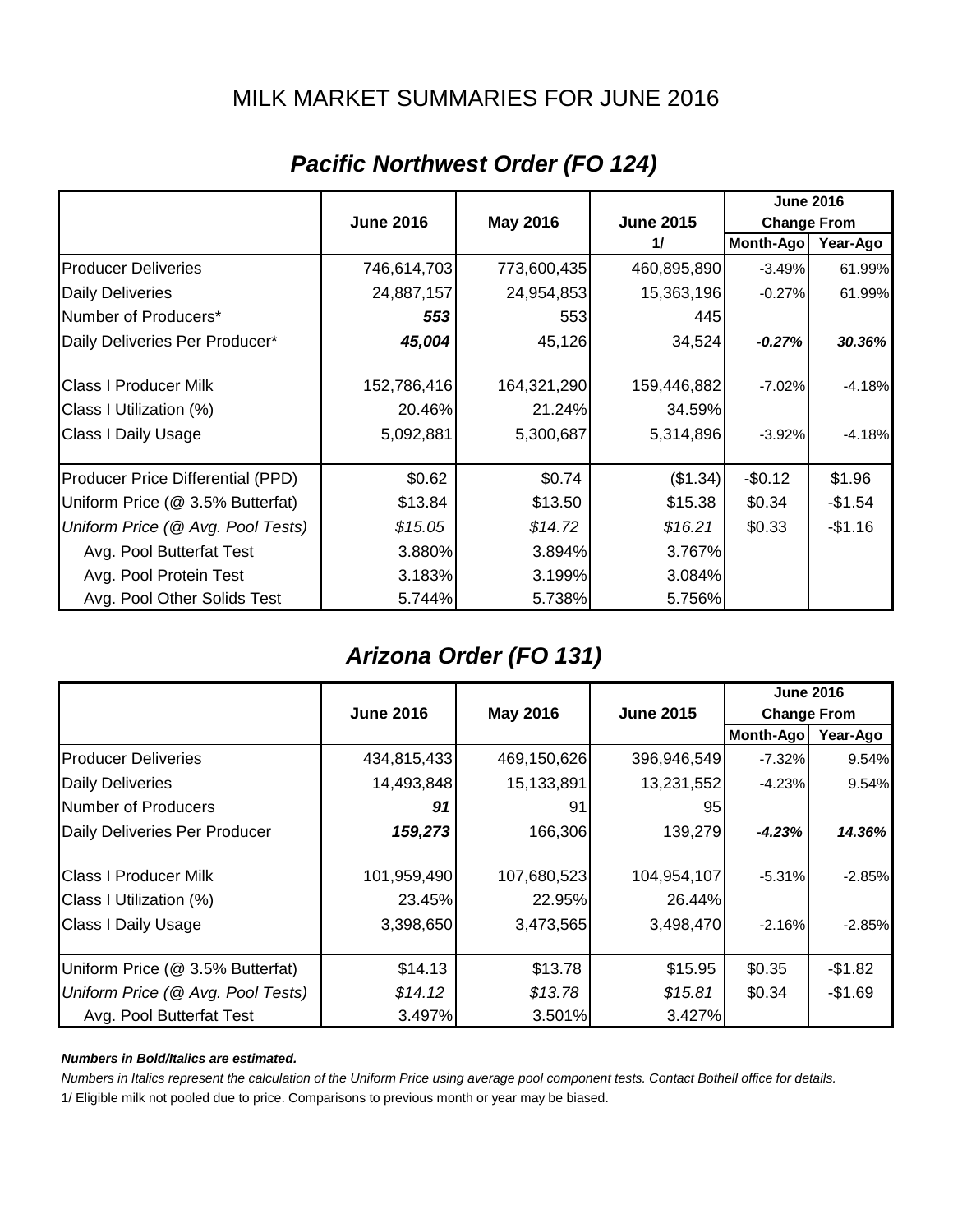Phone: (425) 487-6009 Phone: (602) 547-2909 E-mail: fmmaseattle@fmmaseattle.com E-mail: ma@fmma.net

### 1930-220th St. SE, Ste. 102 **AGRICULTURAL MARKETING SERVICE** 4835 E Cactus Rd., Ste. 365 **Bothell, WA 98021 DAIRY PROGRAMS** Scottsdale, AZ 85254

#### Fax: (425) 487-2775 FEDERAL MILK ORDERS 124 & 131

#### **July 2016** ANNOUNCEMENT OF UNIFORM PRICES FOR THE PACIFIC NORTHWEST AND ARIZONA ORDERS FO 124 and 131

|                                       | <b>Pacific Northwest</b>              |                      | Arizona  |                            |
|---------------------------------------|---------------------------------------|----------------------|----------|----------------------------|
| <b>Producer Prices *</b>              | <b>FO 124</b>                         |                      |          | <b>FO 131</b>              |
| <b>Producer Price Differential 1/</b> | (\$0.05)                              |                      |          |                            |
| Butterfat 2/                          | \$2.5964                              |                      |          |                            |
| Protein 2/                            | \$1.9112                              |                      |          |                            |
| Other Solids 2/                       | \$0.0774                              |                      |          |                            |
| Nonfat Solids 3/                      | \$0.6618                              |                      |          |                            |
| Skim 1/                               |                                       |                      | \$6.66   |                            |
| Butterfat 2/                          |                                       |                      | \$2.5688 |                            |
| Stat. Uniform Price 4/                | \$15.19                               |                      | \$15.42  |                            |
|                                       | <b>Producer Milk Utilizations</b>     |                      |          |                            |
| <b>Class</b>                          | Percent                               | Pounds               | Percent  | Pounds                     |
| Class I                               | 19.74%                                | 152,386,123          | 25.59%   | 102,062,001                |
| Class II                              | 5.89%                                 | 45,496,511           | 10.78%   | 43,008,924                 |
| Class III                             | 40.30%                                | 311,042,518          | 31.79%   | 126,789,405                |
| Class IV                              | 34.07%                                | 262,908,647          | 31.84%   | 126,974,887                |
| <b>Total Producer Milk</b>            |                                       | 771,833,799          |          | 398,835,217                |
|                                       | <b>Producer Milk Component Levels</b> |                      |          |                            |
| <b>Butterfat</b>                      | 3.871%                                |                      | 3.462%   |                            |
| Protein                               | 3.170%                                |                      |          |                            |
| <b>Other Solids</b>                   | 5.748%                                |                      |          |                            |
| Solids-Not-Fat                        | 8.918%                                |                      |          |                            |
| <b>Computation of:</b>                | <b>PPD (124)</b>                      |                      |          | <b>Uniform Price (131)</b> |
| Class I                               |                                       | \$18,455,052.69      |          | \$12,974,520.63            |
| Class II                              |                                       | \$13,837,090.31      |          | \$15,714,858.27            |
| Class III                             |                                       | \$52,334,522.98      |          | \$24,575,402.33            |
| Class IV                              |                                       | \$42,231,260.94      |          | \$7,660,803.84             |
| <b>Gross Value</b>                    |                                       | \$126,857,926.92     |          | \$60,925,585.07            |
| Net Adjustments                       |                                       | (\$127, 243, 849.38) |          | (\$35,271,972.08)          |
| Net Pool Value                        |                                       | (\$385,922.46)       |          | \$25,653,612.99            |
| % Skim<br>Class I                     | 20%                                   |                      | 26%      |                            |
| % Butterfat                           | 10%                                   |                      | 15%      |                            |

\* Subject to applicable location adjustments.

1/ Per hundredweight. 2/ Per pound. 3/ Price not used for payments to producers. 4/ For FO 124, statistical uniform price represents the Class III price, plus the producer price differential. For FO 131, uniform price represents 0.965 multiplied by the skim price, plus 3.5 multiplied by the butterfat price.

Released: William A. Wise August 12, 2016 Market Administrator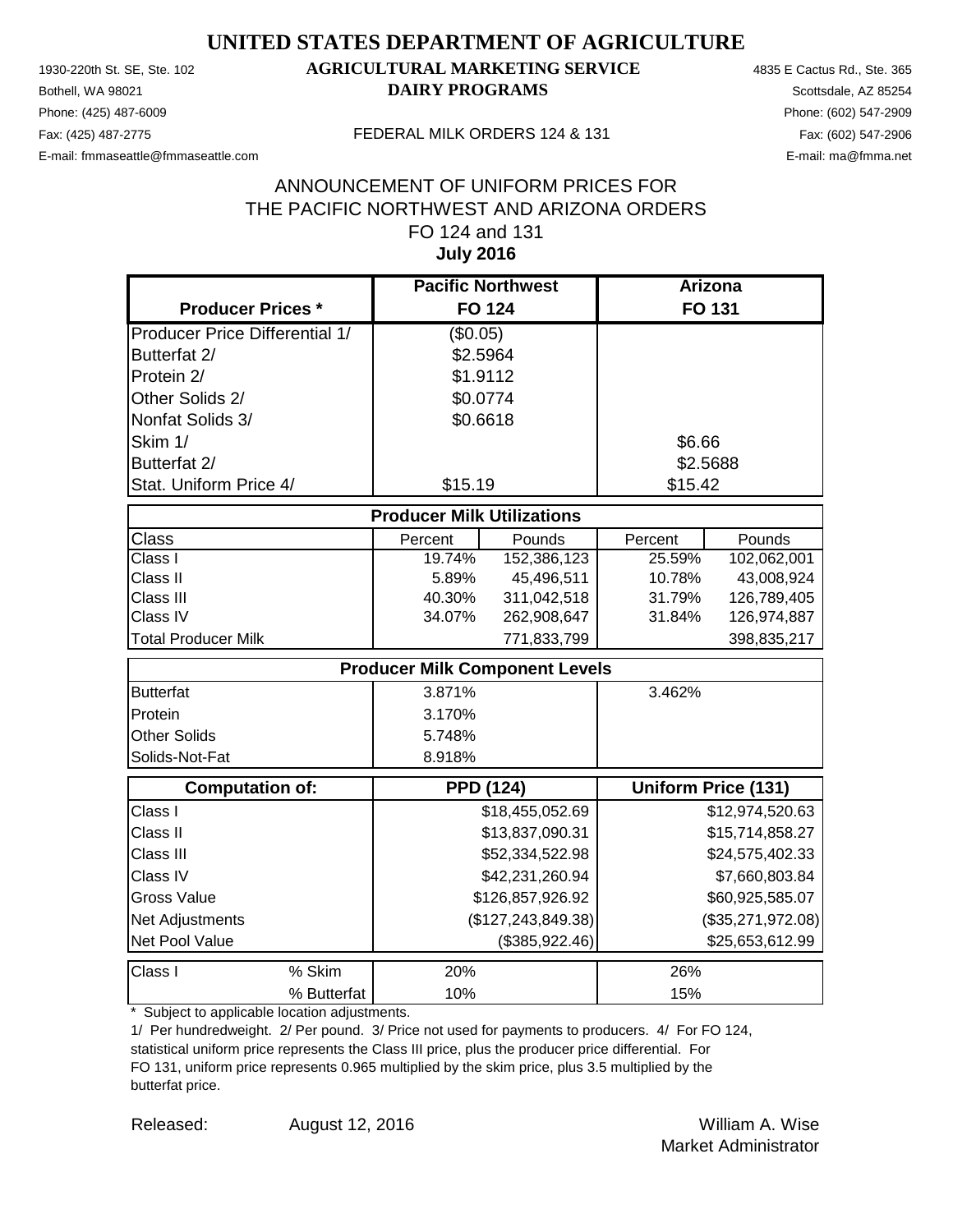### MILK MARKET SUMMARIES FOR JULY 2016

|                                   |                  |                  |                  | <b>July 2016</b>   |          |
|-----------------------------------|------------------|------------------|------------------|--------------------|----------|
|                                   | <b>July 2016</b> | <b>June 2016</b> | <b>July 2015</b> | <b>Change From</b> |          |
|                                   |                  |                  | 11               | Month-Ago          | Year-Ago |
| <b>Producer Deliveries</b>        | 771,833,799      | 746,614,703      | 461,859,086      | 3.38%              | 67.11%   |
| <b>Daily Deliveries</b>           | 24,897,864       | 24,887,157       | 14,898,680       | 0.04%              | 67.11%   |
| Number of Producers*              | 550              | 550              | 455              |                    |          |
| Daily Deliveries Per Producer*    | 45,269           | 45,249           | 32,744           | 0.04%              | 38.25%   |
| <b>Class I Producer Milk</b>      | 152,386,123      | 152,786,416      | 161,451,019      | $-0.26%$           | $-5.61%$ |
| Class I Utilization (%)           | 19.74%           | 20.46%           | 34.96%           |                    |          |
| Class I Daily Usage               | 4,915,681        | 5,092,881        | 5,208,097        | $-3.48%$           | $-5.61%$ |
| Producer Price Differential (PPD) | (\$0.05)         | \$0.62           | (\$1.15)         | $-$0.67$           | \$1.10   |
| Uniform Price (@ 3.5% Butterfat)  | \$15.19          | \$13.84          | \$15.18          | \$1.35             | \$0.01   |
| Uniform Price (@ Avg. Pool Tests) | \$16.50          | \$15.05          | \$15.84          | \$1.45             | \$0.66   |
| Avg. Pool Butterfat Test          | 3.871%           | 3.880%           | 3.735%           |                    |          |
| Avg. Pool Protein Test            | 3.170%           | 3.183%           | 3.049%           |                    |          |
| Avg. Pool Other Solids Test       | 5.748%           | 5.744%           | 5.753%           |                    |          |

### *Pacific Northwest Order (FO 124)*

### *Arizona Order (FO 131)*

|                                   |                  |                                                            |             | <b>July 2016</b> |          |
|-----------------------------------|------------------|------------------------------------------------------------|-------------|------------------|----------|
|                                   | <b>July 2016</b> | <b>July 2015</b><br><b>June 2016</b><br><b>Change From</b> |             |                  |          |
|                                   |                  |                                                            |             | <b>Month-Ago</b> | Year-Ago |
| <b>Producer Deliveries</b>        | 398,835,217      | 434,815,433                                                | 384,556,740 | $-8.27\%$        | 3.71%    |
| <b>Daily Deliveries</b>           | 12,865,652       | 14,493,848                                                 | 12,405,056  | $-11.23%$        | 3.71%    |
| Number of Producers               | 91               | 91                                                         | 95          |                  |          |
| Daily Deliveries Per Producer     | 141,381          | 159,273                                                    | 130,580     | $-11.23%$        | 8.27%    |
| <b>Class I Producer Milk</b>      | 102,062,001      | 101,959,490                                                | 108,261,659 | 0.10%            | $-5.73%$ |
| Class I Utilization (%)           | 25.59%           | 23.45%                                                     | 28.15%      |                  |          |
| <b>Class I Daily Usage</b>        | 3,292,323        | 3,398,650                                                  | 3,492,312   | $-3.13%$         | $-5.73%$ |
| Uniform Price (@ 3.5% Butterfat)  | \$15.42          | \$14.13                                                    | \$15.76     | \$1.29           | $-$0.34$ |
| Uniform Price (@ Avg. Pool Tests) | \$15.32          | \$14.12                                                    | \$15.50     | \$1.20           | $-$0.18$ |
| Avg. Pool Butterfat Test          | 3.462%           | 3.497%                                                     | 3.370%      |                  |          |

#### *Numbers in Bold/Italics are estimated.*

*Numbers in Italics represent the calculation of the Uniform Price using average pool component tests. Contact Bothell office for details.*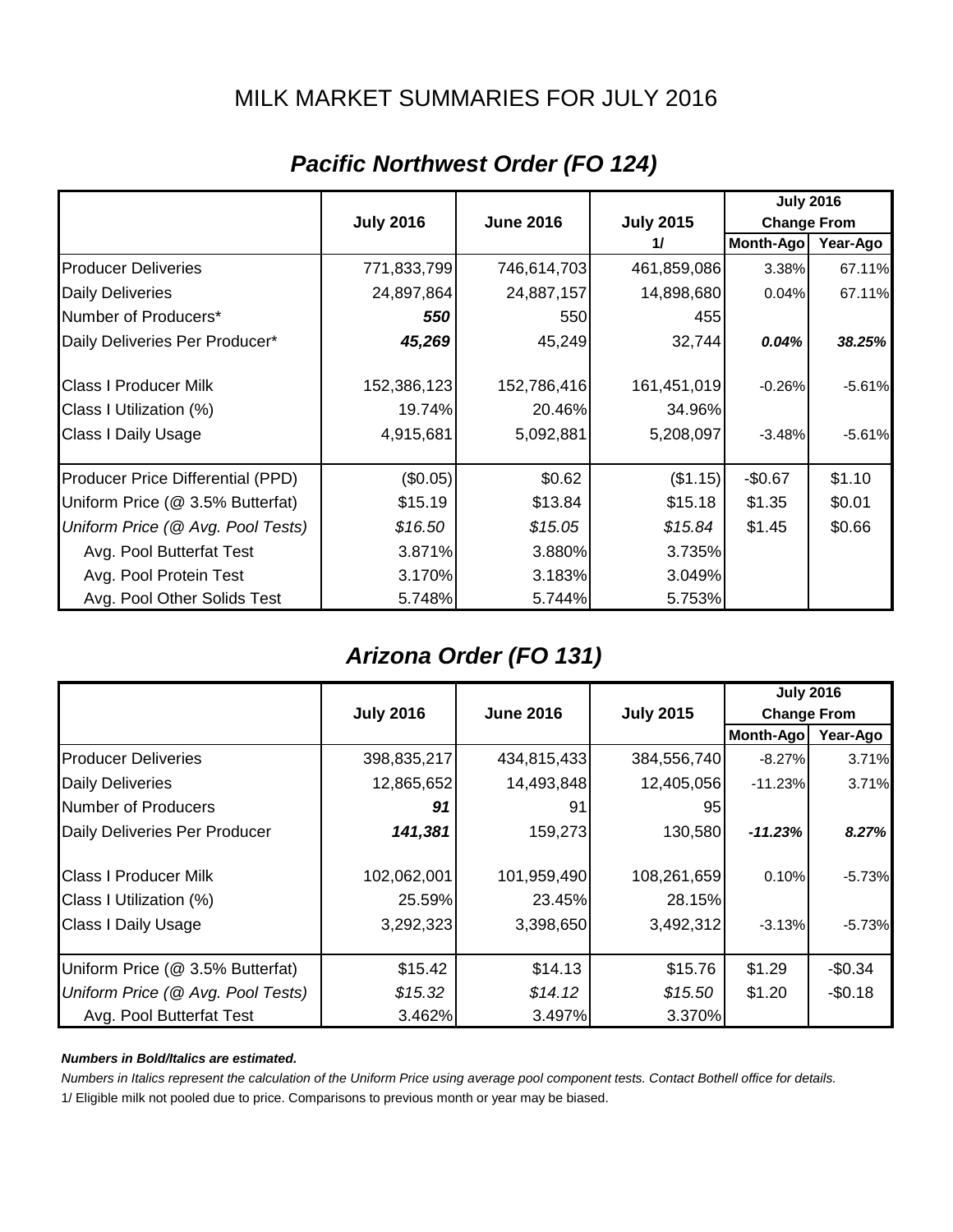Phone: (425) 487-6009 Phone: (602) 547-2909 E-mail: fmmaseattle@fmmaseattle.com E-mail: ma@fmma.net

### 1930-220th St. SE, Ste. 102 **AGRICULTURAL MARKETING SERVICE** 4835 E Cactus Rd., Ste. 365 **Bothell, WA 98021 DAIRY PROGRAMS** Scottsdale, AZ 85254

#### Fax: (425) 487-2775 FEDERAL MILK ORDERS 124 & 131

#### **August 2016** ANNOUNCEMENT OF UNIFORM PRICES FOR THE PACIFIC NORTHWEST AND ARIZONA ORDERS FO 124 and 131

|                                       | <b>Pacific Northwest</b>              |                    | <b>Arizona</b> |                            |
|---------------------------------------|---------------------------------------|--------------------|----------------|----------------------------|
| <b>Producer Prices *</b>              | <b>FO 124</b>                         |                    |                | FO 131                     |
| <b>Producer Price Differential 1/</b> | (\$1.12)                              |                    |                |                            |
| Butterfat 2/                          | \$2.4873                              |                    |                |                            |
| Protein 2/                            | \$2.5738                              |                    |                |                            |
| Other Solids 2/                       | \$0.0881                              |                    |                |                            |
| Nonfat Solids 3/                      | \$0.6841                              |                    |                |                            |
| Skim 1/                               |                                       |                    | \$7.62         |                            |
| Butterfat 2/                          |                                       |                    | \$2.5165       |                            |
| Stat. Uniform Price 4/                | \$15.79                               |                    | \$16.16        |                            |
|                                       | <b>Producer Milk Utilizations</b>     |                    |                |                            |
| <b>Class</b>                          | Percent                               | Pounds             | Percent        | Pounds                     |
| Class I                               | 27.55%                                | 162,074,933        | 30.95%         | 112,259,973                |
| Class II                              | 8.19%                                 | 48, 161, 128       | 14.65%         | 53,144,095                 |
| Class III                             | 28.43%                                | 167,253,325        | 27.67%         | 100,368,626                |
| Class IV                              | 35.83%                                | 210,872,839        | 26.73%         | 96,983,631                 |
| <b>Total Producer Milk</b>            |                                       | 588,362,225        |                | 362,756,325                |
|                                       | <b>Producer Milk Component Levels</b> |                    |                |                            |
| <b>Butterfat</b>                      | 3.816%                                |                    | 3.447%         |                            |
| Protein                               | 3.125%                                |                    |                |                            |
| <b>Other Solids</b>                   | 5.728%                                |                    |                |                            |
| Solids-Not-Fat                        | 8.852%                                |                    |                |                            |
| <b>Computation of:</b>                | <b>PPD (124)</b>                      |                    |                | <b>Uniform Price (131)</b> |
| Class I                               |                                       | \$21,261,570.65    |                | \$15,312,934.95            |
| Class II                              |                                       | \$14,711,708.22    |                | \$16,467,522.25            |
| Class III                             |                                       | \$29,499,536.14    |                | \$20,105,826.02            |
| Class IV                              |                                       | \$33,623,584.09    |                | \$6,165,421.74             |
| <b>Gross Value</b>                    |                                       | \$99,096,399.10    |                | \$58,051,704.96            |
| Net Adjustments                       |                                       | (\$105,686,144.30) |                | (\$31,341,338.76)          |
| Net Pool Value                        |                                       | (\$6,589,745.20)   |                | \$26,710,366.20            |
| % Skim<br>Class I                     | 28%                                   |                    | 31%            |                            |
| % Butterfat                           | 14%                                   |                    | 18%            |                            |

\* Subject to applicable location adjustments.

1/ Per hundredweight. 2/ Per pound. 3/ Price not used for payments to producers. 4/ For FO 124, statistical uniform price represents the Class III price, plus the producer price differential. For FO 131, uniform price represents 0.965 multiplied by the skim price, plus 3.5 multiplied by the butterfat price.

Released: William A. Wise September 13, 2016 Market Administrator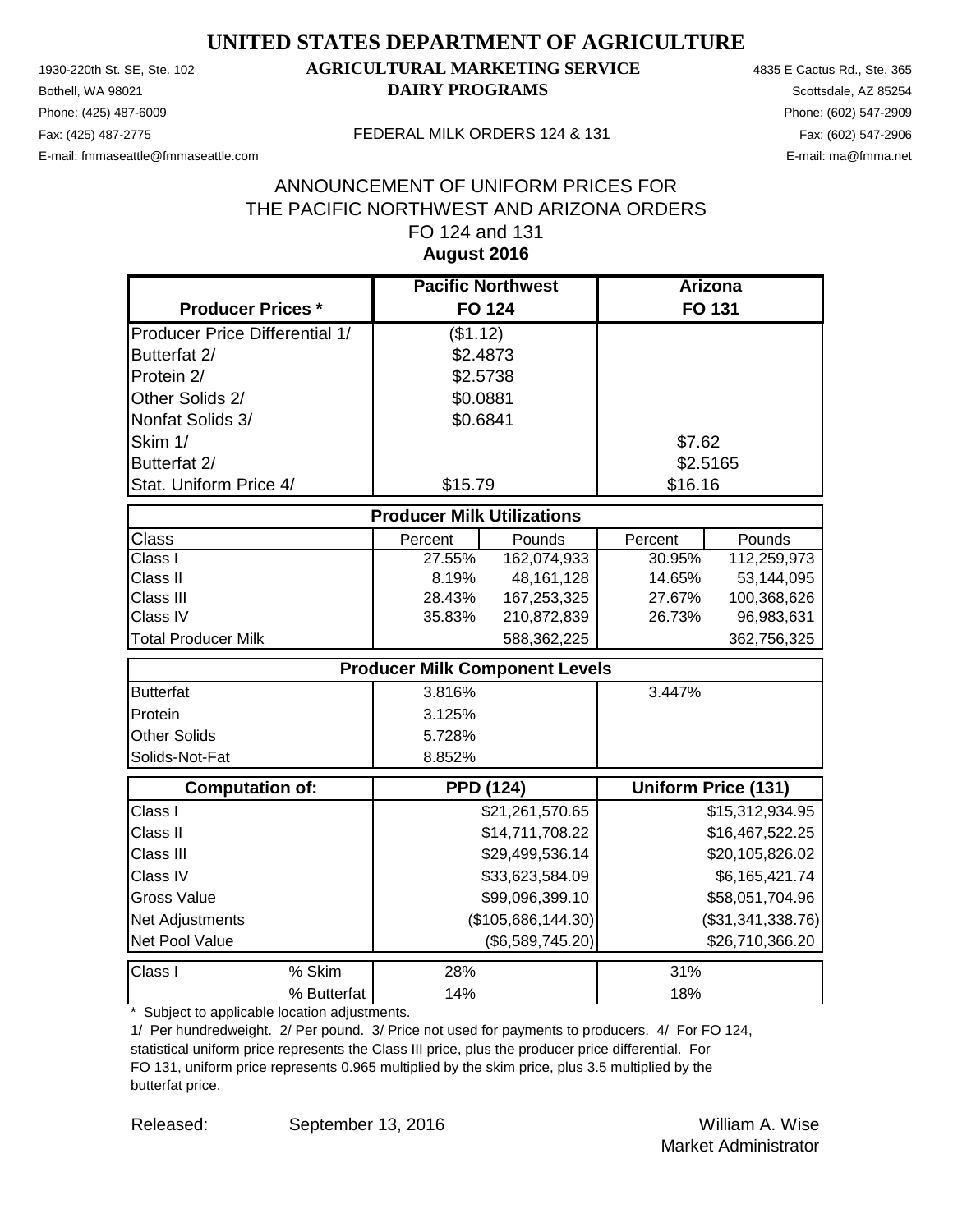### MILK MARKET SUMMARIES FOR AUGUST 2016

|                                   |             |                  |             | August 2016        |          |
|-----------------------------------|-------------|------------------|-------------|--------------------|----------|
|                                   | August 2016 | <b>July 2016</b> | August 2015 | <b>Change From</b> |          |
|                                   | 11          |                  | 11          | Month-Ago          | Year-Ago |
| <b>Producer Deliveries</b>        | 588,362,225 | 771,833,799      | 455,853,921 | $-23.77%$          | 29.07%   |
| <b>Daily Deliveries</b>           | 18,979,427  | 24,897,864       | 14,704,965  | $-23.77%$          | 29.07%   |
| Number of Producers*              | 444         | 550              | 457         |                    |          |
| Daily Deliveries Per Producer*    | 42,746      | 45,269           | 32,177      | $-5.57%$           | 32.85%   |
| <b>Class I Producer Milk</b>      | 162,074,933 | 152,386,123      | 157,640,864 | 6.36%              | 2.81%    |
| Class I Utilization (%)           | 27.55%      | 19.74%           | 34.58%      |                    |          |
| Class I Daily Usage               | 5,228,224   | 4,915,681        | 5,085,189   | 6.36%              | 2.81%    |
| Producer Price Differential (PPD) | (\$1.12)    | (\$0.05)         | (\$1.42)    | $-$1.07$           | \$0.30   |
| Uniform Price (@ 3.5% Butterfat)  | \$15.79     | \$15.19          | \$14.85     | \$0.60             | \$0.94   |
| Uniform Price (@ Avg. Pool Tests) | \$16.92     | \$16.50          | \$15.75     | \$0.42             | \$1.17   |
| Avg. Pool Butterfat Test          | 3.816%      | 3.871%           | 3.772%      |                    |          |
| Avg. Pool Protein Test            | 3.125%      | 3.170%           | 3.098%      |                    |          |
| Avg. Pool Other Solids Test       | 5.728%      | 5.748%           | 5.728%      |                    |          |

### *Pacific Northwest Order (FO 124)*

### *Arizona Order (FO 131)*

|                                   |             |                  |             | August 2016        |          |
|-----------------------------------|-------------|------------------|-------------|--------------------|----------|
|                                   | August 2016 | <b>July 2016</b> | August 2015 | <b>Change From</b> |          |
|                                   | 11          |                  |             | Month-Ago          | Year-Ago |
| <b>Producer Deliveries</b>        | 362,756,325 | 398,835,217      | 360,483,882 | $-9.05\%$          | 0.63%    |
| <b>Daily Deliveries</b>           | 11,701,817  | 12,865,652       | 11,628,512  | $-9.05\%$          | 0.63%    |
| Number of Producers               | 90          | 90               | 94          |                    |          |
| Daily Deliveries Per Producer     | 130,020     | 142,952          | 123,708     | $-9.05\%$          | 5.10%    |
| <b>Class I Producer Milk</b>      | 112,259,973 | 102,062,001      | 109,154,830 | $9.99\%$           | 2.84%    |
| Class I Utilization (%)           | 30.95%      | 25.59%           | 30.28%      |                    |          |
| <b>Class I Daily Usage</b>        | 3,621,289   | 3,292,323        | 3,521,124   | $9.99\%$           | 2.84%    |
| Uniform Price (@ 3.5% Butterfat)  | \$16.16     | \$15.42          | \$15.88     | \$0.74             | \$0.28   |
| Uniform Price (@ Avg. Pool Tests) | \$16.03     | \$15.32          | \$15.64     | \$0.71             | \$0.39   |
| Avg. Pool Butterfat Test          | 3.447%      | 3.462%           | 3.388%      |                    |          |

#### *Numbers in Bold/Italics are estimated.*

*Numbers in Italics represent the calculation of the Uniform Price using average pool component tests. Contact Bothell office for details.*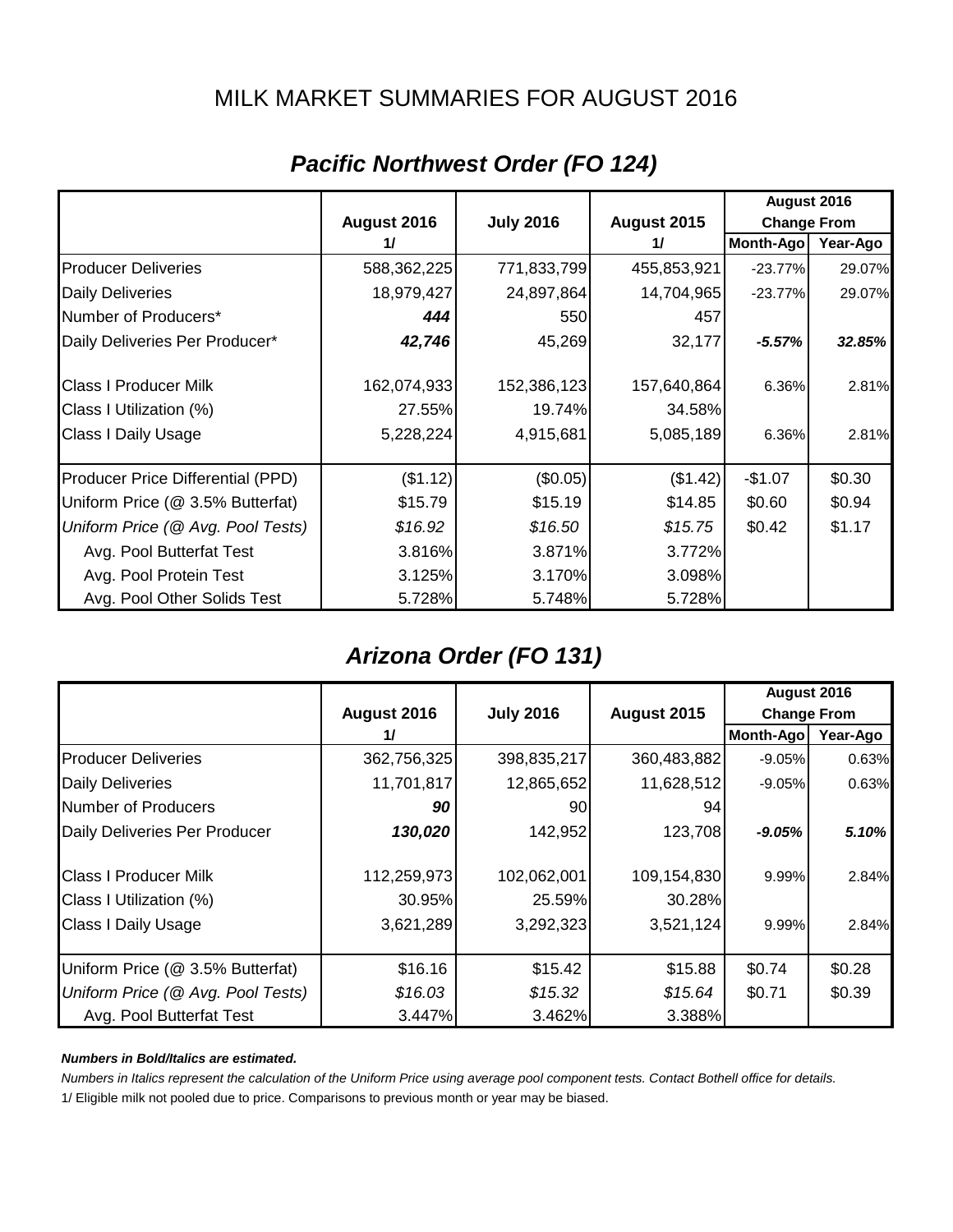Bothell, WA 98021 Phone: (425) 487-6009 Fax: (425) 487-2775 E-Mail: fmmaseattle@fmmaseattle.com

1930-220<sup>th</sup> Street SE, Ste. 102 Agricultural Marketing Service 4835 E. Cactus Road, Ste. 365 Dairy Programs

Fax: (602) 547-2906 Phone: (602) 547-2909 Scottsdale, AZ 85254

**FEDERAL MILK ORDERS 124 & 131**

## **Announcement of Uniform Prices**

### **September 2016**

| <b>Pacific Northwest Order 124</b>                 |  |                  | <b>Arizona Order 131</b> |                      |  |                  |                      |
|----------------------------------------------------|--|------------------|--------------------------|----------------------|--|------------------|----------------------|
| Producer Price Differential $\zeta$ (0.62) Per cwt |  |                  |                          |                      |  |                  |                      |
| <b>Butterfat</b>                                   |  | $$2.3082$ Per lb |                          | <b>Skim</b>          |  |                  | 8.30 Per cwt         |
| Protein                                            |  | $$2.5675$ Per lb |                          |                      |  |                  |                      |
| <b>Other Solids</b>                                |  | $$0.1096$ Per lb |                          | <b>Butterfat</b>     |  | \$ 2.3447 Per lb |                      |
| <b>Nonfat Solids</b>                               |  | $$0.7097$ Per lb |                          |                      |  |                  |                      |
| Statistical Uniform Price \$ 15.77 Per cwt         |  |                  |                          | <b>Uniform Price</b> |  |                  | <b>16.22 Per cwt</b> |

### **Classification of Producer Milk**

#### Pacific Northwest Order 124 **Arizona Order 131 Class % Pounds Price Class % Pounds Price** Class I Class II Class III Class IV Total Producer Milk 608,025,546 Class IV Class III Class II 27.56% 167,598,301 \$ 18.46 Class I 6.98% 29.73% 35.73% 31.02% 13.31% 24.90% 30.77% 42,467,550 180,739,553 217,220,142 107,985,418 46,338,139 86,683,415 107,082,874 Total Producer Milk 348,089,846  $$18.46$  $$14.66$  $$16.39$  $$14.25$  18.91 \$  $$14.66$  $$16.39$ 14.25 \$

### **Selected Pool Statistics**

| <b>Pacific Northwest Order 124</b>    |         | <b>Arizona Order 131</b>              |        |  |
|---------------------------------------|---------|---------------------------------------|--------|--|
| Average Pool Butterfat Test           | 3.895%  | Average Pool Butterfat Test           | 3.557% |  |
| Average Pool Protein Test             | 3.213%  |                                       |        |  |
| Average Pool Other Solids Test        | 5.708%  |                                       |        |  |
| Average Pool Nonfat Solids            | 8.921%  |                                       |        |  |
| Uniform Price (At Average Pool Tests) | \$17.25 | Uniform Price (At Average Pool Tests) | 16.34  |  |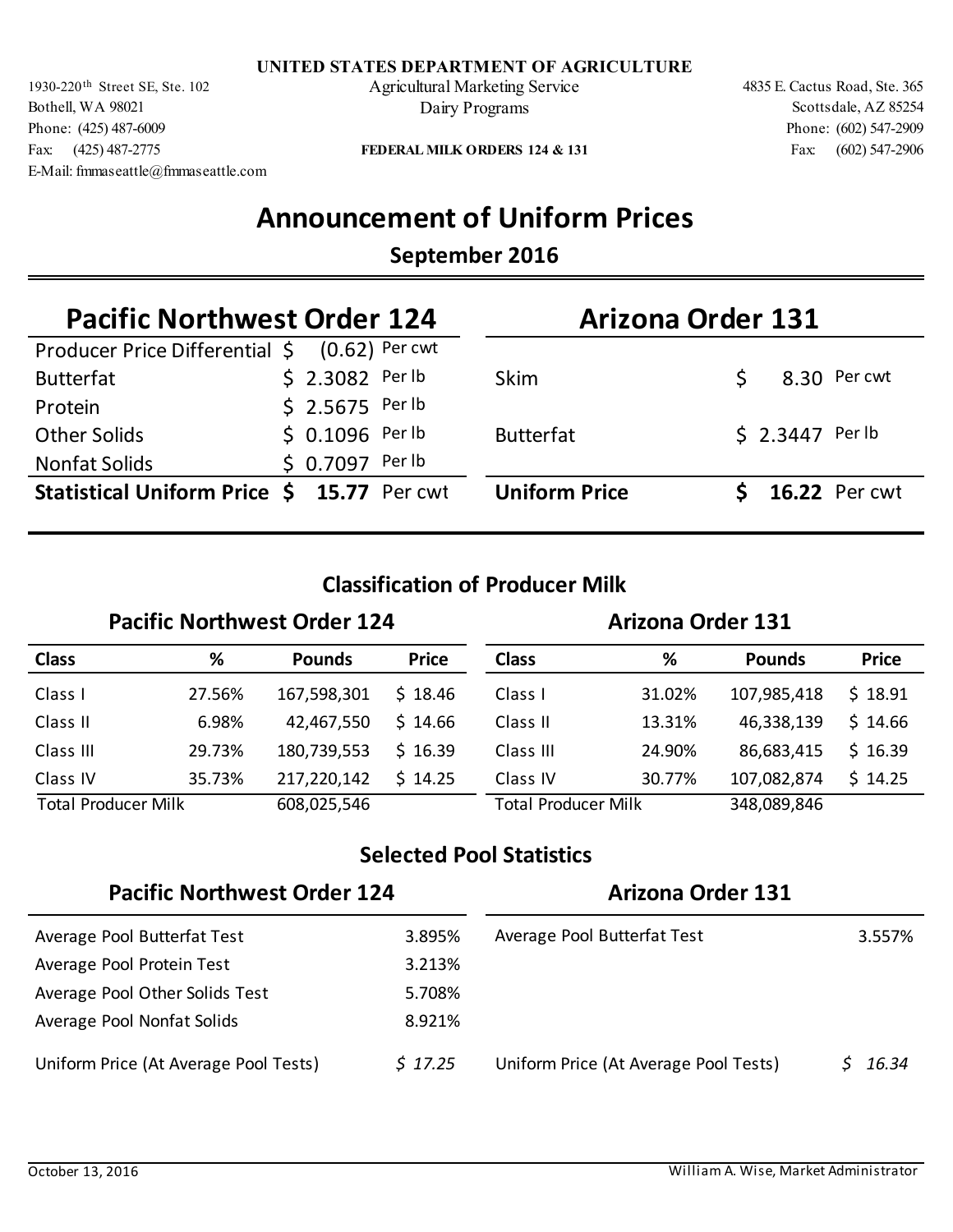# **Selected Pool Statistics**

With Comparisons to Last Month and Last Year

| <b>Pacific Northwest Order 124</b>                                                                                     | September<br>2016<br>1/                      | <b>August</b><br>2016<br>1/                  | September<br>2015<br>1/                           | September 2016<br><b>Change From</b><br>Last Month Last Year                             |
|------------------------------------------------------------------------------------------------------------------------|----------------------------------------------|----------------------------------------------|---------------------------------------------------|------------------------------------------------------------------------------------------|
| <b>Producer Deliveries</b><br><b>Daily Deliveries</b><br>Number of Producers<br>Daily Deliveries Per Producer          | 608,025,546<br>20,267,518<br>454<br>44,642   | 588,362,225<br>18,979,427<br>444<br>42,746   | 475,321,052<br>15,844,035<br>458<br>34,594        | 27.92%<br>3.34%<br>6.79%<br>27.92%<br>4.43%<br>29.05%                                    |
| <b>Class I Producer Milk</b><br><b>Class I Butterfat Test</b><br>Class I Utilization (%)<br>Class I Daily Usage        | 167,598,301<br>2.010%<br>27.56%<br>5,586,610 | 162,074,933<br>1.988%<br>27.55%<br>5,228,224 | 169,884,032<br>2.026%<br>35.74%<br>5,662,801      | 3.41%<br>$-1.35%$<br>6.85%<br>$-1.35%$                                                   |
| Producer Price Differential<br>Uniform Price (@ 3.5% Butterfat)<br>Uniform Price (@ Avg. Pool Tests)                   | \$<br>(0.62)<br>\$<br>15.77<br>\$<br>17.25   | \$<br>(1.12)<br>\$<br>15.79<br>\$<br>16.92   | \$<br>0.54<br>\$<br>16.36<br>$\varsigma$<br>17.69 | \$<br>\$<br>0.50<br>(1.16)<br>\$<br>\$<br>(0.02)<br>(0.59)<br>\$<br>\$<br>(0.44)<br>0.33 |
| Average Pool Butterfat Test<br>Average Pool Protein Test<br>Average Pool Other Solids Test                             | 3.895%<br>3.213%<br>5.708%                   | 3.816%<br>3.125%<br>5.728%                   | 3.849%<br>3.176%<br>5.731%                        |                                                                                          |
| <b>Arizona Order 131</b>                                                                                               | September<br>2016<br>1/                      | <b>August</b><br>2016<br>1/                  | September<br>2015                                 | September 2016<br><b>Change From</b><br>Last Month Last Year                             |
| <b>Producer Deliveries</b><br><b>Daily Deliveries</b><br>Number of Producers<br>Daily Deliveries Per Producer          | 348,089,846<br>11,602,995<br>90<br>128,922   | 362,756,325<br>11,701,817<br>90<br>130,020   | 366,968,768<br>12,232,292<br>96<br>127,420        | $-4.04%$<br>$-5.14%$<br>$-0.84%$<br>$-5.14%$<br>$-0.84%$<br>1.18%                        |
| <b>Class I Producer Milk</b><br><b>Class I Butterfat Test</b><br>Class I Utilization (%)<br><b>Class I Daily Usage</b> | 107,985,418<br>2.044%<br>31.02%<br>3,599,514 | 112,259,973<br>2.042%<br>30.95%<br>3,621,289 | 108,820,057<br>1.983%<br>29.65%<br>3,627,335      | $-3.81%$<br>$-0.77%$<br>$-0.60%$<br>$-0.77%$                                             |
| Uniform Price (@ 3.5% Butterfat)<br>Uniform Price (@ Avg. Pool Tests)                                                  | \$<br>16.22<br>\$<br>16.34                   | \$<br>16.16<br>\$<br>16.03                   | \$<br>16.80<br>$\varsigma$<br>16.64               | \$<br>0.06<br>(0.58)<br>Ş.<br>\$<br>0.31<br>\$<br>(0.30)                                 |
| Average Pool Butterfat Test                                                                                            | 3.557%                                       | 3.447%                                       | 3.437%                                            |                                                                                          |

Numbers in *Bold/Italics* are estimated.

Numbers in *Italics* represent the calculation of the Uniform Price using average pool component tests.

1/ Eligible milk not pooled due to price may affect comparisons to previous month or year.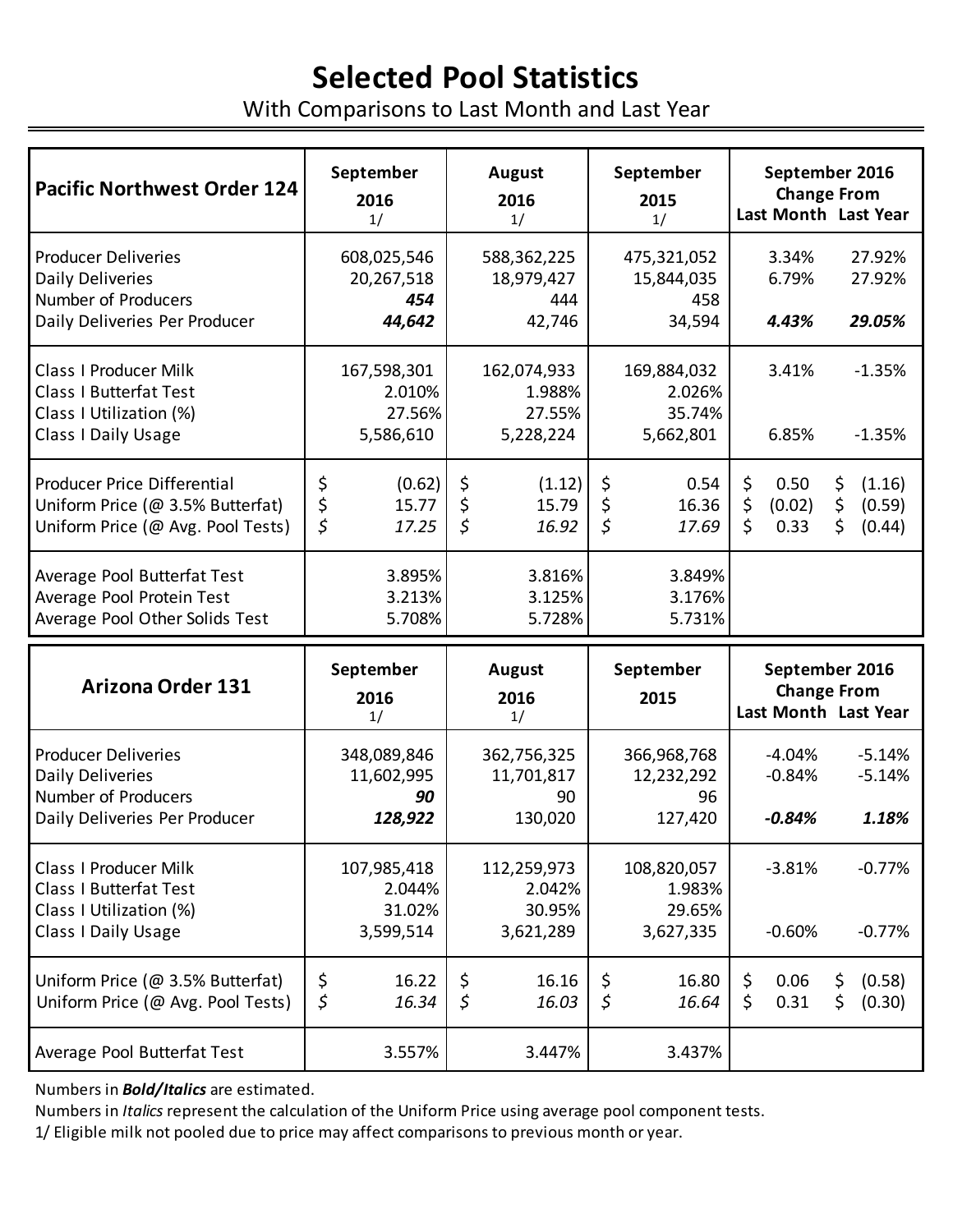1930-220<sup>th</sup> Street SE, Ste. 102 **Agricultural Marketing Service** 4835 E. Cactus Road, Ste. 365 Bothell, WA 98021 Phone: (425) 487-6009 Fax: (425) 487-2775 E-Mail: fmmaseattle@fmmaseattle.com

Dairy Programs

Fax: (602) 547-2906 Phone: (602) 547-2909 Scottsdale, AZ 85254

**FEDERAL MILK ORDERS 124 & 131**

## **Announcement of Uniform Prices**

### **October 2016**

| <b>Pacific Northwest Order 124</b>         |  |                  | <b>Arizona Order 131</b> |                      |  |                  |               |
|--------------------------------------------|--|------------------|--------------------------|----------------------|--|------------------|---------------|
| Producer Price Differential \$             |  |                  | $0.14$ Per cwt           |                      |  |                  |               |
| <b>Butterfat</b>                           |  | $$2.0493$ Per lb |                          | <b>Skim</b>          |  |                  | 8.34 Per cwt  |
| Protein                                    |  | \$ 2.2975 Per lb |                          |                      |  |                  |               |
| <b>Other Solids</b>                        |  | $$0.1351$ Per lb |                          | <b>Butterfat</b>     |  | \$ 2.0989 Per lb |               |
| <b>Nonfat Solids</b>                       |  | $$0.7469$ Per lb |                          |                      |  |                  |               |
| Statistical Uniform Price \$ 14.96 Per cwt |  |                  |                          | <b>Uniform Price</b> |  |                  | 15.39 Per cwt |

### **Classification of Producer Milk**

#### **Pacific Northwest Order 124 Arizona Order 131 Class % Pounds Price Class % Pounds Price** Class I Class II Class III Class IV Total Producer Milk 614,411,929 Class IV Class III Class II 27.46% 168,736,473 \$ 18.50 Class I 7.83% 28.93% 35.78% 27.83% 11.74% 29.27% 31.16% 48,122,703 177,755,135 219,797,618 112,529,923 47,450,028 118,357,181 125,975,841 Total Producer Milk 404,312,973  $$18.50$  $$14.09$  $$14.82$  $$13.66$  18.95 \$ 14.09 \$  $$14.82$ 13.66 \$

### **Selected Pool Statistics**

| <b>Pacific Northwest Order 124</b>    |         | <b>Arizona Order 131</b>              |        |  |
|---------------------------------------|---------|---------------------------------------|--------|--|
| Average Pool Butterfat Test           | 4.010%  | Average Pool Butterfat Test           | 3.613% |  |
| Average Pool Protein Test             | 3.289%  |                                       |        |  |
| Average Pool Other Solids Test        | 5.736%  |                                       |        |  |
| Average Pool Nonfat Solids            | 9.025%  |                                       |        |  |
| Uniform Price (At Average Pool Tests) | \$16.69 | Uniform Price (At Average Pool Tests) | 15.62  |  |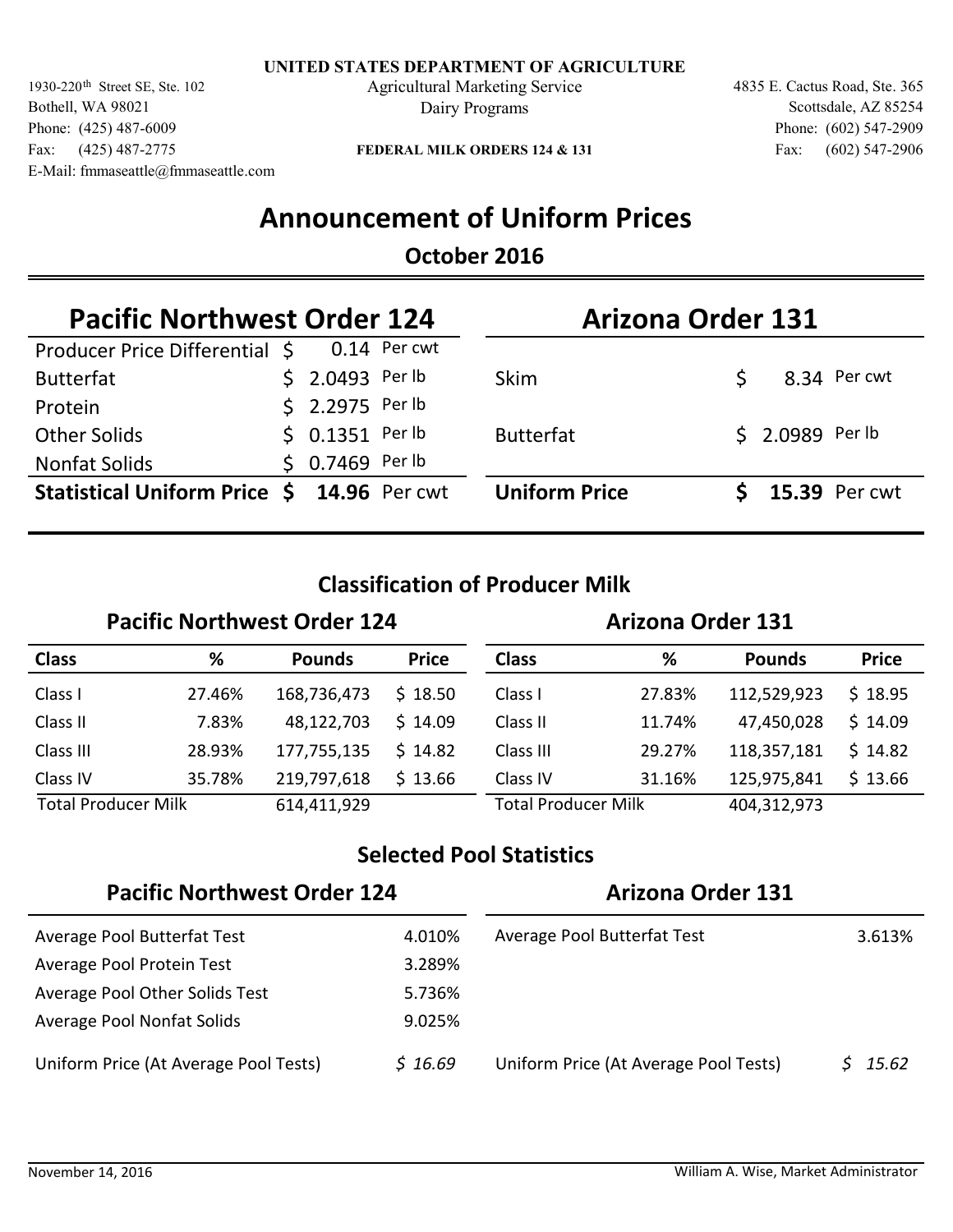# **Selected Pool Statistics**

With Comparisons to Last Month and Last Year

| <b>Pacific Northwest Order 124</b>                                                                                   | <b>October</b><br>2016<br>1/                 | September<br>2016<br>1/                             | <b>October</b><br>2015                       | October 2016<br><b>Change From</b><br>Last Month Last Year                                 |  |
|----------------------------------------------------------------------------------------------------------------------|----------------------------------------------|-----------------------------------------------------|----------------------------------------------|--------------------------------------------------------------------------------------------|--|
| <b>Producer Deliveries</b><br><b>Daily Deliveries</b><br><b>Number of Producers</b><br>Daily Deliveries Per Producer | 614,411,929<br>19,819,740<br>452<br>43,849   | 608,025,546<br>20,267,518<br>452<br>44,840          | 736,766,376<br>23,766,657<br>577<br>41,190   | $-16.61%$<br>1.05%<br>$-2.21%$<br>$-16.61%$<br>$-2.21%$<br>6.46%                           |  |
| <b>Class I Producer Milk</b><br><b>Class I Butterfat Test</b><br>Class I Utilization (%)<br>Class I Daily Usage      | 168,736,473<br>2.117%<br>27.46%<br>5,443,112 | 167,598,301<br>2.010%<br>27.56%<br>5,586,610        | 173,444,119<br>2.046%<br>23.54%<br>5,594,972 | 0.68%<br>$-2.71%$<br>$-2.57%$<br>$-2.71%$                                                  |  |
| <b>Producer Price Differential</b><br>Uniform Price (@ 3.5% Butterfat)<br>Uniform Price (@ Avg. Pool Tests)          | \$<br>0.14<br>\$<br>14.96<br>\$<br>16.69     | \$<br>(0.62)<br>\$<br>15.77<br>$\varsigma$<br>17.25 | \$<br>0.82<br>\$<br>16.28<br>\$<br>18.24     | \$<br>\$<br>0.76<br>(0.68)<br>\$<br>\$<br>(0.81)<br>(1.32)<br>\$<br>\$<br>(0.56)<br>(1.55) |  |
| Average Pool Butterfat Test<br>Average Pool Protein Test<br>Average Pool Other Solids Test                           | 4.010%<br>3.289%<br>5.736%                   | 3.895%<br>3.213%<br>5.708%                          | 4.002%<br>3.288%<br>5.712%                   |                                                                                            |  |
| <b>Arizona Order 131</b>                                                                                             | <b>October</b><br>2016                       | September<br>2016<br>1/                             |                                              | October 2016<br><b>Change From</b><br>Last Month Last Year                                 |  |
| <b>Producer Deliveries</b><br><b>Daily Deliveries</b><br><b>Number of Producers</b><br>Daily Deliveries Per Producer | 404,312,973<br>13,042,354<br>89<br>146,543   | 348,089,846<br>11,602,995<br>89<br>130,371          | 387,918,140<br>12,513,488<br>97<br>129,005   | 16.15%<br>4.23%<br>12.41%<br>4.23%<br>12.40%<br>13.59%                                     |  |
| <b>Class I Producer Milk</b><br><b>Class I Butterfat Test</b><br>Class I Utilization (%)<br>Class I Daily Usage      | 112,529,923<br>2.070%<br>27.83%<br>3,629,998 | 107,985,418<br>2.044%<br>31.02%<br>3,599,514        | 112,282,863<br>2.011%<br>28.94%<br>3,622,028 | 4.21%<br>0.22%<br>0.85%<br>0.22%                                                           |  |
| Uniform Price (@ 3.5% Butterfat)<br>Uniform Price (@ Avg. Pool Tests)                                                | \$<br>15.39<br>\$<br>15.62                   | \$<br>16.22<br>$\varsigma$<br>16.34                 | \$<br>16.80<br>\$<br>16.84                   | \$<br>(0.83)<br>(1.41)<br>Ş.<br>\$<br>(0.72)<br>\$<br>(1.22)                               |  |
| Average Pool Butterfat Test                                                                                          | 3.613%                                       | 3.557%                                              | 3.514%                                       |                                                                                            |  |

Numbers in *Bold/Italics* are estimated.

Numbers in *Italics* represent the calculation of the Uniform Price using average pool component tests.

1/ Eligible milk not pooled due to price may affect comparisons to previous month or year.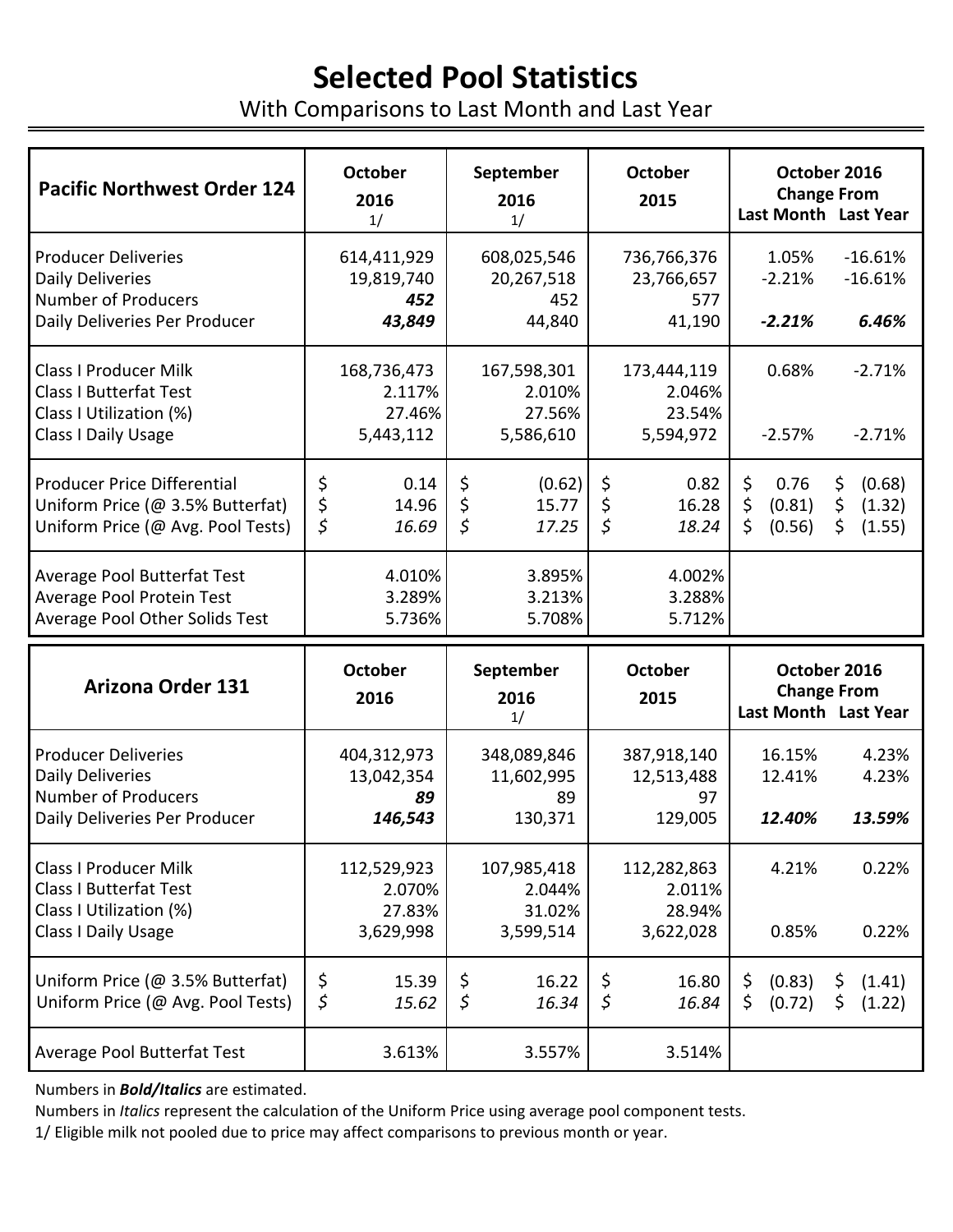1930-220<sup>th</sup> Street SE, Ste. 102 **Agricultural Marketing Service** 4835 E. Cactus Road, Ste. 365 Bothell, WA 98021 Phone: (425) 487-6009 Fax: (425) 487-2775 E-Mail: fmmaseattle@fmmaseattle.com

Dairy Programs

Fax: (602) 547-2906 Phone: (602) 547-2909 Scottsdale, AZ 85254

**FEDERAL MILK ORDERS 124 & 131**

## **Announcement of Uniform Prices**

### **November 2016**

| <b>Pacific Northwest Order 124</b>            |  |                  | <b>Arizona Order 131</b> |  |                      |  |
|-----------------------------------------------|--|------------------|--------------------------|--|----------------------|--|
| Producer Price Differential \$ (1.69) Per cwt |  |                  |                          |  |                      |  |
| <b>Butterfat</b>                              |  | $$2.1044$ Per lb | <b>Skim</b>              |  | 8.45 Per cwt         |  |
| Protein                                       |  | \$ 2.8085 Per lb |                          |  |                      |  |
| <b>Other Solids</b>                           |  | $$0.1750$ Per lb | <b>Butterfat</b>         |  | \$ 2.1059 Per lb     |  |
| <b>Nonfat Solids</b>                          |  | \$ 0.7367 Per lb |                          |  |                      |  |
| Statistical Uniform Price \$ 15.07 Per cwt    |  |                  | <b>Uniform Price</b>     |  | <b>15.52 Per cwt</b> |  |

### **Classification of Producer Milk**

#### **Pacific Northwest Order 124 Arizona Order 131 Class % Pounds Price Class % Pounds Price** Class I Class II Class III Class IV Total Producer Milk 556,002,710 Class IV Class III Class II 29.29% 162,828,552 \$ 16.68 Class I 7.44% 26.18% 37.09% 29.65% 12.41% 21.50% 36.44% 41,356,219 145,561,118 206,256,821 112,107,350 46,930,750 81,273,476 137,771,970 Total Producer Milk 378,083,546  $$16.68$  $$14.60$  $$16.76$  13.76 \$  $$17.13$  $$14.60$  $$16.76$ 13.76 \$

### **Selected Pool Statistics**

| <b>Pacific Northwest Order 124</b>    |         | <b>Arizona Order 131</b>              |                      |  |
|---------------------------------------|---------|---------------------------------------|----------------------|--|
| Average Pool Butterfat Test           | 4.069%  | Average Pool Butterfat Test           | 3.629%               |  |
| Average Pool Protein Test             | 3.275%  |                                       |                      |  |
| Average Pool Other Solids Test        | 5.722%  |                                       |                      |  |
| Average Pool Nonfat Solids            | 8.996%  |                                       |                      |  |
| Uniform Price (At Average Pool Tests) | \$17.07 | Uniform Price (At Average Pool Tests) | 15.79<br>$\varsigma$ |  |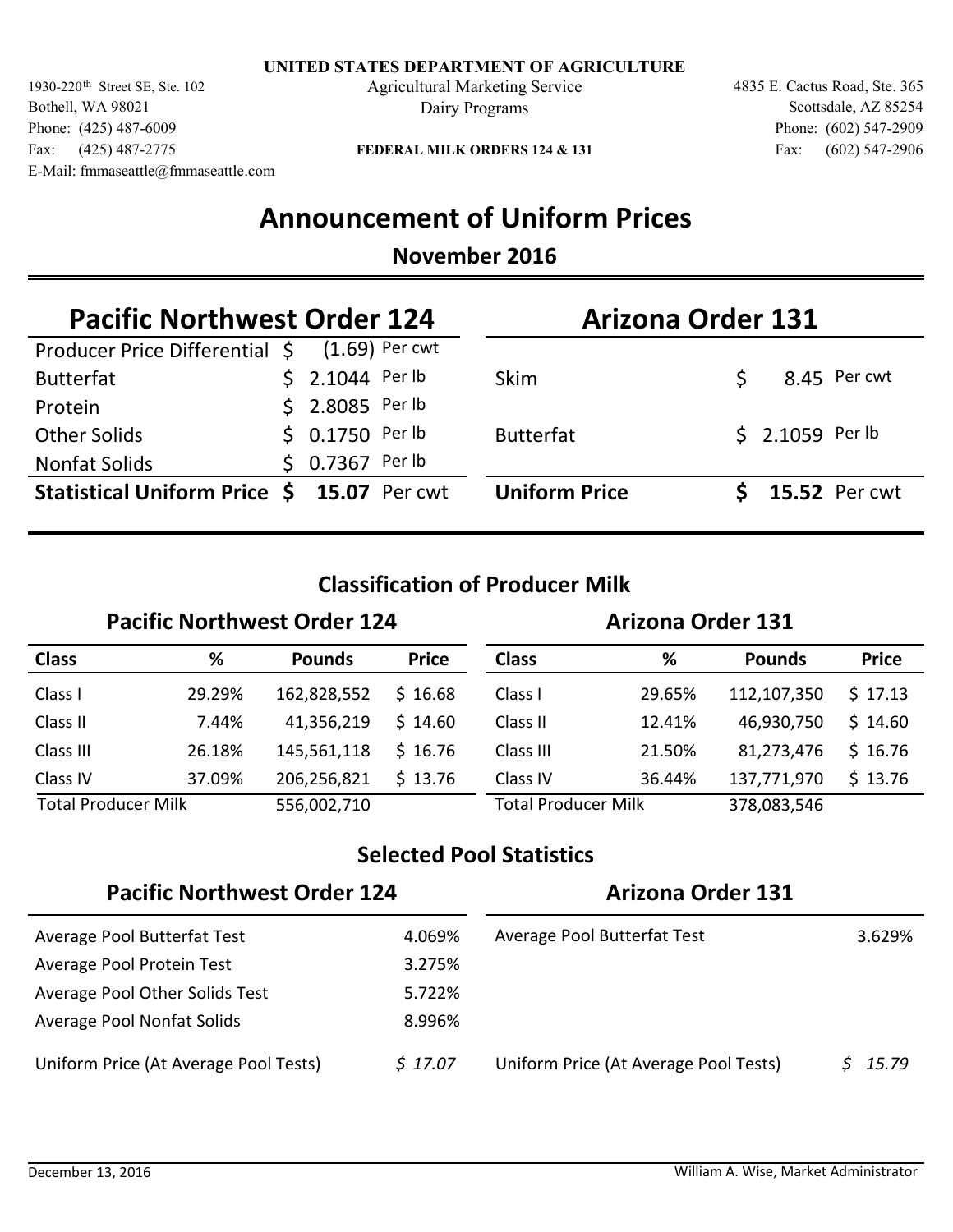# **Selected Pool Statistics**

With Comparisons to Last Month and Last Year

| <b>Pacific Northwest Order 124</b>                                                                                   | <b>November</b><br>2016<br>1/                | <b>October</b><br>2016<br>1/                      | <b>November</b><br>2015                      | November 2016<br><b>Change From</b><br>Last Month Last Year                              |
|----------------------------------------------------------------------------------------------------------------------|----------------------------------------------|---------------------------------------------------|----------------------------------------------|------------------------------------------------------------------------------------------|
| <b>Producer Deliveries</b><br><b>Daily Deliveries</b><br><b>Number of Producers</b><br>Daily Deliveries Per Producer | 556,002,710<br>18,533,424<br>447<br>41,462   | 614,411,929<br>19,819,740<br>452<br>43,849        | 711,675,838<br>23,722,528<br>570<br>41,618   | $-9.51%$<br>$-21.87%$<br>$-6.49%$<br>$-21.87%$<br>$-5.44%$<br>$-0.37%$                   |
| <b>Class I Producer Milk</b><br><b>Class I Butterfat Test</b><br>Class I Utilization (%)<br>Class I Daily Usage      | 162,828,552<br>2.131%<br>29.29%<br>5,427,618 | 168,736,473<br>2.117%<br>27.46%<br>5,443,112      | 166,826,372<br>2.086%<br>23.44%<br>5,560,879 | $-3.50%$<br>$-2.40%$<br>$-0.28%$<br>$-2.40%$                                             |
| <b>Producer Price Differential</b><br>Uniform Price (@ 3.5% Butterfat)<br>Uniform Price (@ Avg. Pool Tests)          | \$<br>(1.69)<br>\$<br>15.07<br>\$<br>17.07   | \$<br>0.14<br>\$<br>14.96<br>$\varsigma$<br>16.69 | \$<br>1.38<br>\$<br>16.68<br>\$<br>19.14     | \$<br>\$<br>(1.83)<br>(3.07)<br>\$<br>\$<br>0.11<br>(1.61)<br>\$<br>\$<br>0.38<br>(2.07) |
| Average Pool Butterfat Test<br>Average Pool Protein Test<br>Average Pool Other Solids Test                           | 4.069%<br>3.275%<br>5.722%                   | 4.010%<br>3.289%<br>5.736%                        | 4.123%<br>3.355%<br>5.746%                   |                                                                                          |
| <b>Arizona Order 131</b>                                                                                             | <b>November</b><br>2016<br>1/                | <b>October</b><br>2016                            | <b>November</b><br>2015                      | November 2016<br><b>Change From</b><br>Last Month Last Year                              |
| <b>Producer Deliveries</b><br><b>Daily Deliveries</b><br><b>Number of Producers</b><br>Daily Deliveries Per Producer | 378,083,546<br>12,602,785<br>89<br>141,604   | 404,312,973<br>13,042,354<br>89<br>146,543        | 381,308,327<br>12,710,278<br>91<br>139,673   | $-6.49%$<br>$-0.85%$<br>$-3.37%$<br>$-0.85%$<br>$-3.37%$<br>1.38%                        |
| <b>Class I Producer Milk</b><br><b>Class I Butterfat Test</b><br>Class I Utilization (%)<br>Class I Daily Usage      | 112,107,350<br>2.143%<br>29.65%<br>3,736,912 | 112,529,923<br>2.070%<br>27.83%<br>3,629,998      | 108,431,878<br>2.039%<br>28.44%<br>3,614,396 | $-0.38%$<br>3.39%<br>2.95%<br>3.39%                                                      |
| Uniform Price (@ 3.5% Butterfat)<br>Uniform Price (@ Avg. Pool Tests)                                                | \$<br>15.52<br>\$<br>15.79                   | \$<br>15.39<br>$\varsigma$<br>15.62               | \$<br>17.28<br>$\varsigma$<br>17.67          | \$<br>0.13<br>\$<br>(1.76)<br>\$<br>0.17<br>\$<br>(1.88)                                 |
| Average Pool Butterfat Test                                                                                          | 3.629%                                       | 3.613%                                            | 3.627%                                       |                                                                                          |

Numbers in *Bold/Italics* are estimated.

Numbers in *Italics* represent the calculation of the Uniform Price using average pool component tests.

1/ Eligible milk not pooled due to price may affect comparisons to previous month or year.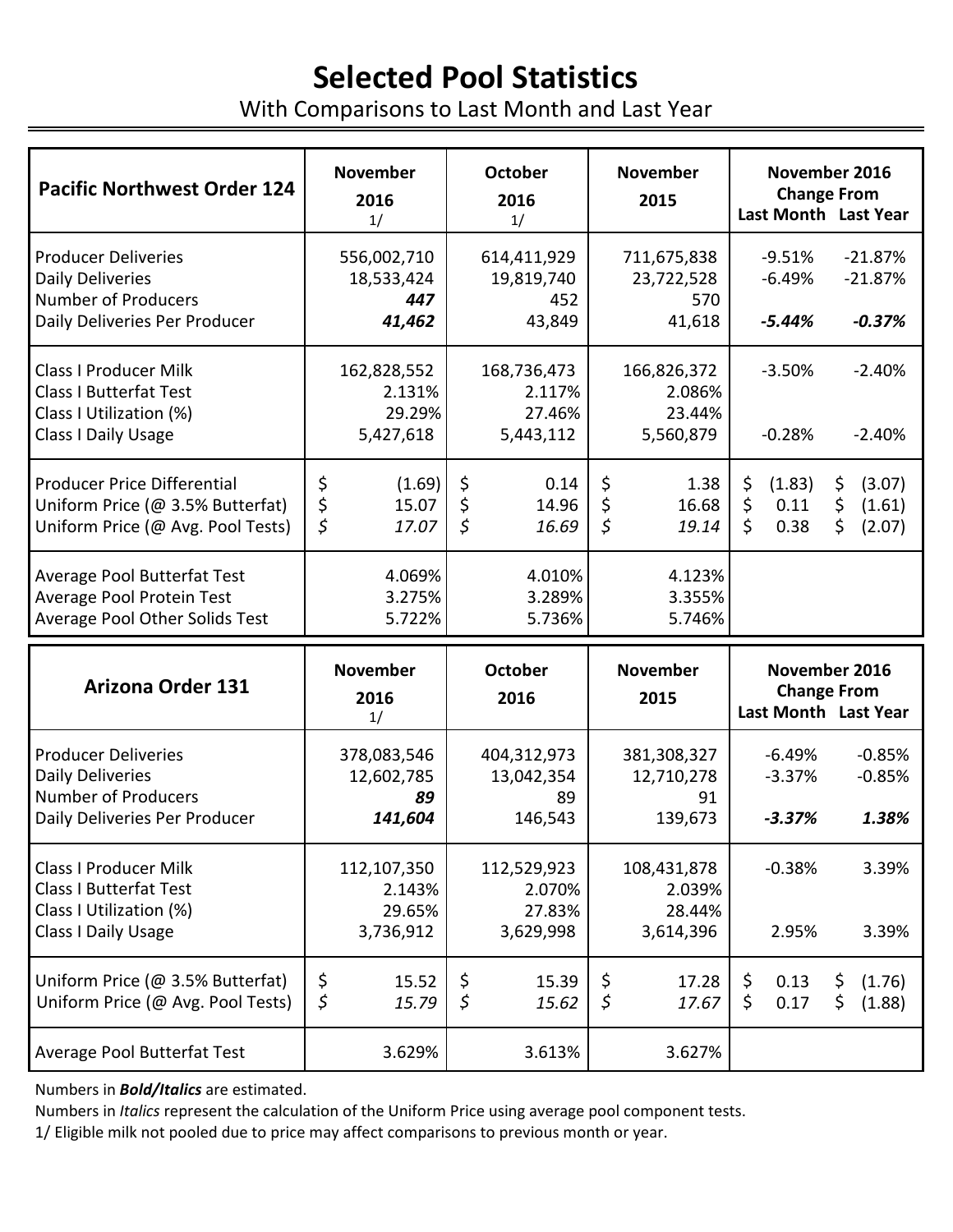1930-220<sup>th</sup> Street SE, Ste. 102 **Agricultural Marketing Service** 4835 E. Cactus Road, Ste. 365 Bothell, WA 98021 Phone: (425) 487-6009 Fax: (425) 487-2775 E-Mail: fmmaseattle@fmmaseattle.com

Dairy Programs

Fax: (602) 547-2906 Phone: (602) 547-2909 Scottsdale, AZ 85254

**FEDERAL MILK ORDERS 124 & 131**

## **Announcement of Uniform Prices**

### **December 2016**

| <b>Pacific Northwest Order 124</b>            |  |                  | <b>Arizona Order 131</b> |  |                  |                      |
|-----------------------------------------------|--|------------------|--------------------------|--|------------------|----------------------|
| Producer Price Differential \$ (1.03) Per cwt |  |                  |                          |  |                  |                      |
| <b>Butterfat</b>                              |  | $$2.3354$ Per lb | <b>Skim</b>              |  |                  | 9.05 Per cwt         |
| Protein                                       |  | \$ 2.6922 Per lb |                          |  |                  |                      |
| <b>Other Solids</b>                           |  | $$0.2063$ Per lb | <b>Butterfat</b>         |  | $$2.3055$ Per lb |                      |
| <b>Nonfat Solids</b>                          |  | \$ 0.7822 Per lb |                          |  |                  |                      |
| Statistical Uniform Price \$ 16.37 Per cwt    |  |                  | <b>Uniform Price</b>     |  |                  | <b>16.80 Per cwt</b> |

### **Classification of Producer Milk**

#### **Pacific Northwest Order 124 Arizona Order 131 Class % Pounds Price Class % Pounds Price** Class I Class II Class III Class IV Total Producer Milk 579,693,263 Class IV Class III Class II 28.97% 167,926,854 \$ 18.78 Class I 6.71% 27.23% 37.09% 27.13% 9.28% 22.41% 41.18% 38,922,846 157,825,574 215,017,989 110,754,017 37,883,208 91,486,629 168,142,789 Total Producer Milk 408,266,643  $$18.78$  $$15.26$  $$17.40$  14.97 \$  $$19.23$  15.26 \$  $$17.40$ 14.97 \$

### **Selected Pool Statistics**

| <b>Pacific Northwest Order 124</b>    |         | <b>Arizona Order 131</b>              |        |  |
|---------------------------------------|---------|---------------------------------------|--------|--|
| Average Pool Butterfat Test           | 4.147%  | Average Pool Butterfat Test           | 3.688% |  |
| Average Pool Protein Test             | 3.343%  |                                       |        |  |
| Average Pool Other Solids Test        | 5.730%  |                                       |        |  |
| Average Pool Nonfat Solids            | 9.073%  |                                       |        |  |
| Uniform Price (At Average Pool Tests) | \$18.84 | Uniform Price (At Average Pool Tests) | 17.22  |  |